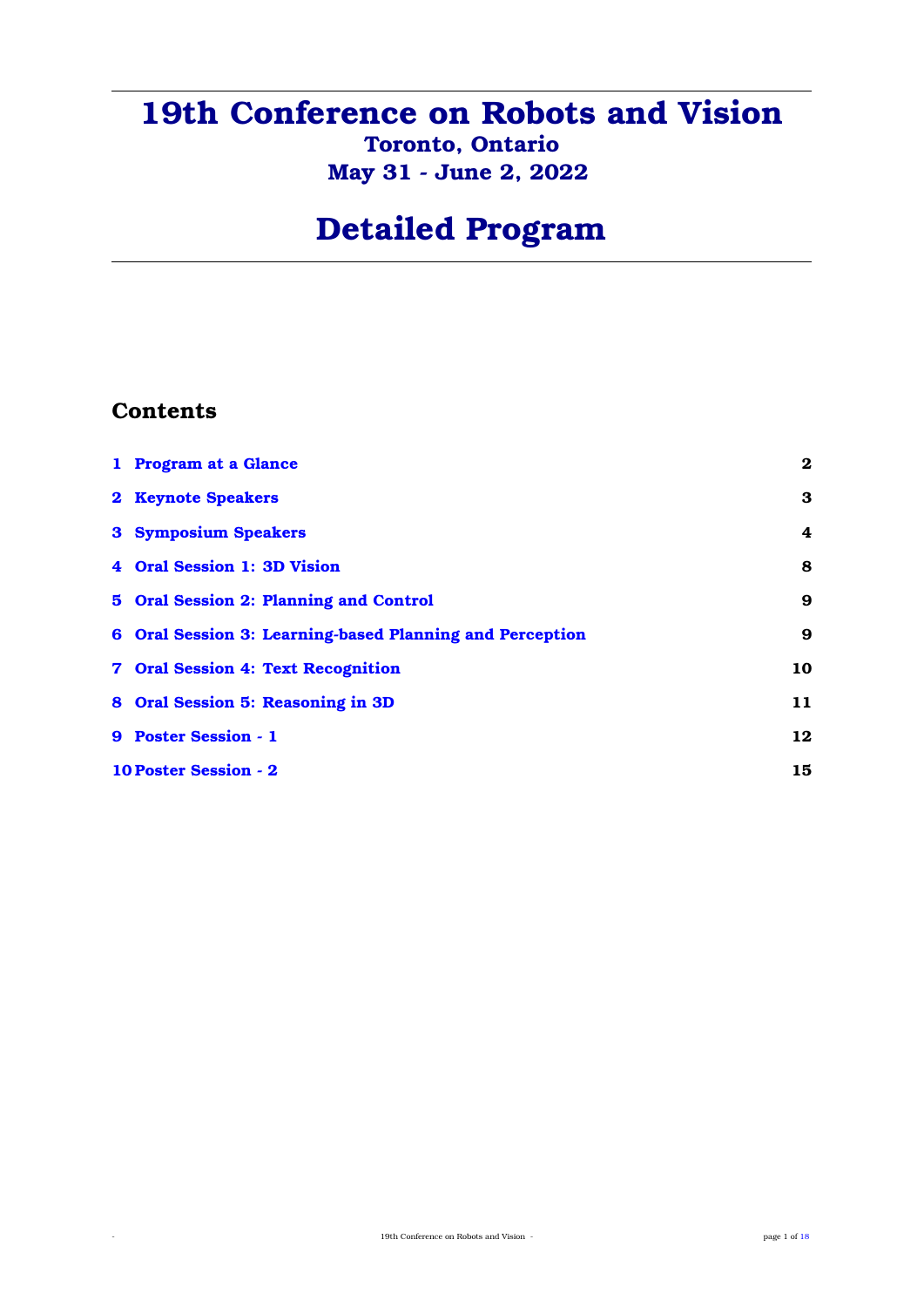# <span id="page-1-0"></span>**1 Program at a Glance**

| <b>CRV</b> Session                 |
|------------------------------------|
| <b>ICRV &amp; AI Joint Session</b> |
| Breaks & Social                    |

|            |                                              | Conference Day 1                                            | <b>Conference Day 2</b>                                                                          | <b>Conference Day 3</b>                                     |
|------------|----------------------------------------------|-------------------------------------------------------------|--------------------------------------------------------------------------------------------------|-------------------------------------------------------------|
| Time (PST) | Time (EDT)                                   | Tuesday 31-May                                              | Wednesday 1-June                                                                                 | Thursday 2-June                                             |
| 7:30       | 10:30                                        | Coffee                                                      | Coffee                                                                                           | Coffee                                                      |
| 7:45       | 10:45                                        | <b>Conference Welcome</b><br>Steve Waslander/Jonathan Kelly | <b>Conference Welcome</b><br>Steve Waslander/Jonathan Kelly                                      | <b>Conference Welcome</b><br>Steve Waslander/Jonathan Kelly |
| 7:50       | 10:50                                        | <b>Sponsored Talk</b><br><b>Ryan Smith</b><br>Oxbotica      | <b>Sponsored Talk</b><br><b>Bruno Monsarrat</b><br><b>NRC</b>                                    | <b>Sponsored Talk</b><br><b>Apeksha Kumavat</b><br>Gatik    |
| 8:10       | 11:10                                        |                                                             |                                                                                                  |                                                             |
| 8:30       | 11:30                                        | <b>Keynote Speaker</b>                                      | <b>Keynote Speaker</b>                                                                           | <b>Keynote Speaker</b>                                      |
| 8:45       | 11:45                                        | <b>Lourdes Agapito</b>                                      | <b>Maurice Fallon</b>                                                                            | <b>Peter Corke</b>                                          |
| 9:00       | 12:00                                        |                                                             |                                                                                                  |                                                             |
| 9:15       | 12:15                                        | Coffee                                                      | <b>Coffee</b>                                                                                    | Coffee                                                      |
| 9:30       | 12:30                                        |                                                             | <b>Oral Session 3: Learning-based</b><br><b>Planning and Perception</b><br><b>Chair: Mo Chen</b> | Oral Session 5: Reasoning in 3D<br><b>Chair: Mengye Ren</b> |
| 9:45       | 12:45                                        | <b>Oral Session 1: 3D Vision</b>                            |                                                                                                  |                                                             |
| 10:00      | 13:00                                        | <b>Chair: Siyu Tang</b>                                     |                                                                                                  |                                                             |
| 10:15      | 13:15                                        |                                                             |                                                                                                  |                                                             |
| 10:30      | 13:30                                        |                                                             |                                                                                                  |                                                             |
| 10:45      | 13:45                                        |                                                             | <b>Lunch - AI/CRV Steering</b>                                                                   |                                                             |
| 11:00      | <b>Lunch - CIPPRS AGM</b><br>14:00           |                                                             | <b>Committee Meeting</b>                                                                         | Lunch                                                       |
| 11:15      | 14:15                                        |                                                             |                                                                                                  |                                                             |
| 11:30      | 14:30                                        |                                                             |                                                                                                  |                                                             |
| 11:45      | <b>Oral Session 2: Planning and</b><br>14:45 | Control                                                     | <b>Oral Session 4: Text Recognition</b>                                                          | <b>Invited Talks: Dissertation Award</b>                    |
| 12:00      | 15:00                                        | <b>Chair: Mahdis Bisheban</b>                               | Chair: Samira Ebrahimi Kahou                                                                     | <b>Chair: Glen Berseth</b>                                  |
| 12:15      | 15:15                                        |                                                             |                                                                                                  |                                                             |
| 12:30      | 15:30                                        | Coffee                                                      | Coffee                                                                                           | <b>Closing Remarks</b>                                      |
| 12:45      | 15:45                                        |                                                             |                                                                                                  |                                                             |
| 13:00      | 16:00                                        |                                                             | <b>Poster Session 2</b>                                                                          |                                                             |
| 13:15      | 16:15                                        | <b>Poster Session 1</b>                                     |                                                                                                  |                                                             |
| 13:30      | 16:30                                        |                                                             |                                                                                                  |                                                             |
| 13:45      | 16:45                                        | <b>Student Event</b>                                        | <b>Sponsored Talk</b>                                                                            |                                                             |
| 14:00      | 17:00                                        |                                                             | Keith Leung                                                                                      |                                                             |
| 14:15      | 17:15                                        |                                                             | <b>Trimble/Applanix</b>                                                                          |                                                             |
| 14:30      | 17:30                                        |                                                             |                                                                                                  |                                                             |
| 14:45      | 17:45                                        |                                                             | Awards ceremony - online                                                                         |                                                             |
| 15:00      | 18:00                                        |                                                             |                                                                                                  |                                                             |
| 15:15      | 18:15                                        |                                                             |                                                                                                  |                                                             |
| 15:30      | 18:30                                        | <b>In-person Welcome Event</b>                              |                                                                                                  |                                                             |
| 15:45      | 18:45                                        | <b>Faculty Club</b>                                         |                                                                                                  |                                                             |
| 19:00      | 19:00                                        |                                                             |                                                                                                  |                                                             |
| 19:15      | 19:15                                        |                                                             |                                                                                                  |                                                             |
| 19:30      | 19:30                                        |                                                             |                                                                                                  |                                                             |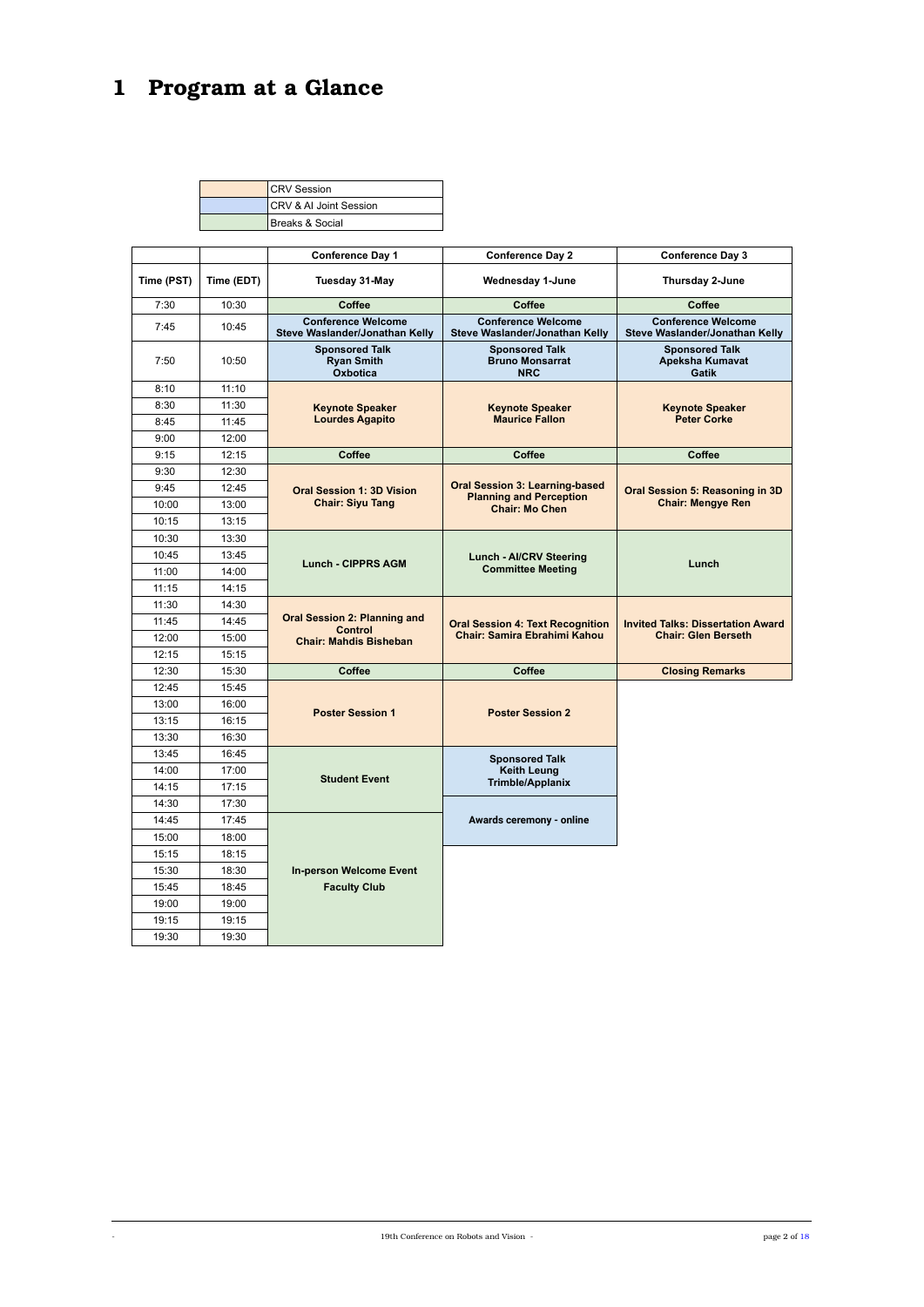## <span id="page-2-0"></span>**2 Keynote Speakers**

## **Lourdes Agapito**

University College London

#### **Talk Title**

Learning to Reconstruct the 3D World from Images and Video

#### **Abstract**

As humans we take the ability to perceive the dynamic world around us in three dimensions for granted. From an early age we can grasp an object by adapting our fingers to its 3D shape; understand our mother's feelings by interpreting her facial expressions; or effortlessly navigate through a busy street. All these tasks require some internal 3D representation of shape, deformations, and motion. Building algorithms that can emulate this level of human 3D perception, using as input single images or video sequences taken with a consumer camera, has proved to be an extremely hard task. Machine learning solutions have faced the challenge of the scarcity of 3D annotations, encouraging important advances in weak and selfsupervision. In this talk I will describe progress from early optimization-based solutions that captured sequence-specific 3D models with primitive representations of deformation, towards recent and more powerful 3D-aware neural representations that can learn the variation of shapes and textures across a category and be trained from 2D image supervision only. There has been very successful recent commercial uptake of this technology and I will show exciting applications to AI-driven video synthesis.

#### **Biography**

Lourdes Agapito holds the position of Professor of 3D Vision at the Department of Computer Science, University College London (UCL). Her research in computer vision has consistently focused on the inference of 3D information from single images or videos acquired from a single moving camera. She received her BSc, MSc and PhD degrees from the Universidad Complutense de Madrid (Spain). In 1997 she joined the Robotics Research Group at the University of Oxford as an EU Marie Curie Postdoctoral Fellow. In 2001 she was appointed as Lecturer at the Department of Computer Science at Queen Mary University of London. From 2008 to 2014 she held an ERC Starting Grant funded by the European Research Council to focus on theoretical and practical aspects of deformable 3D reconstruction from monocular sequences. In 2013 she joined the Department of Computer Science at University College London and was promoted to full professor in 2015. She now heads the Vision and Imaging Science Group, is a founding member of the AI centre and co-director of the Centre for Doctoral Training in Foundational AI. Lourdes serves regularly as Area Chair for the top Computer Vision conferences (CVPR, ICCV, ECCV) was Program Chair for CVPR 2016 and will serve again for ICCV 2023. She was keynote speaker at ICRA 2017 and ICLR 2021. In 2017 she co-founded Synthesia, the London based synthetic media startup responsible for the AI technology behind the Malaria no More video campaign that saw David Beckham speak 9 different languages to call on world leaders to take action to defeat Malaria.

### **Maurice Fallon**

University of Oxford

#### **Talk Title**

Multi-Sensor Robot Navigation and Subterranean Exploration

#### **Abstract**

In this talk I will overview the work of my research group, Dynamic Robot Systems Group. I will focus on multi-sensor state estimation and 3D mapping to enable robots to navigate and explore dirty, dark and dusky environments - with an emphasis on underground exploration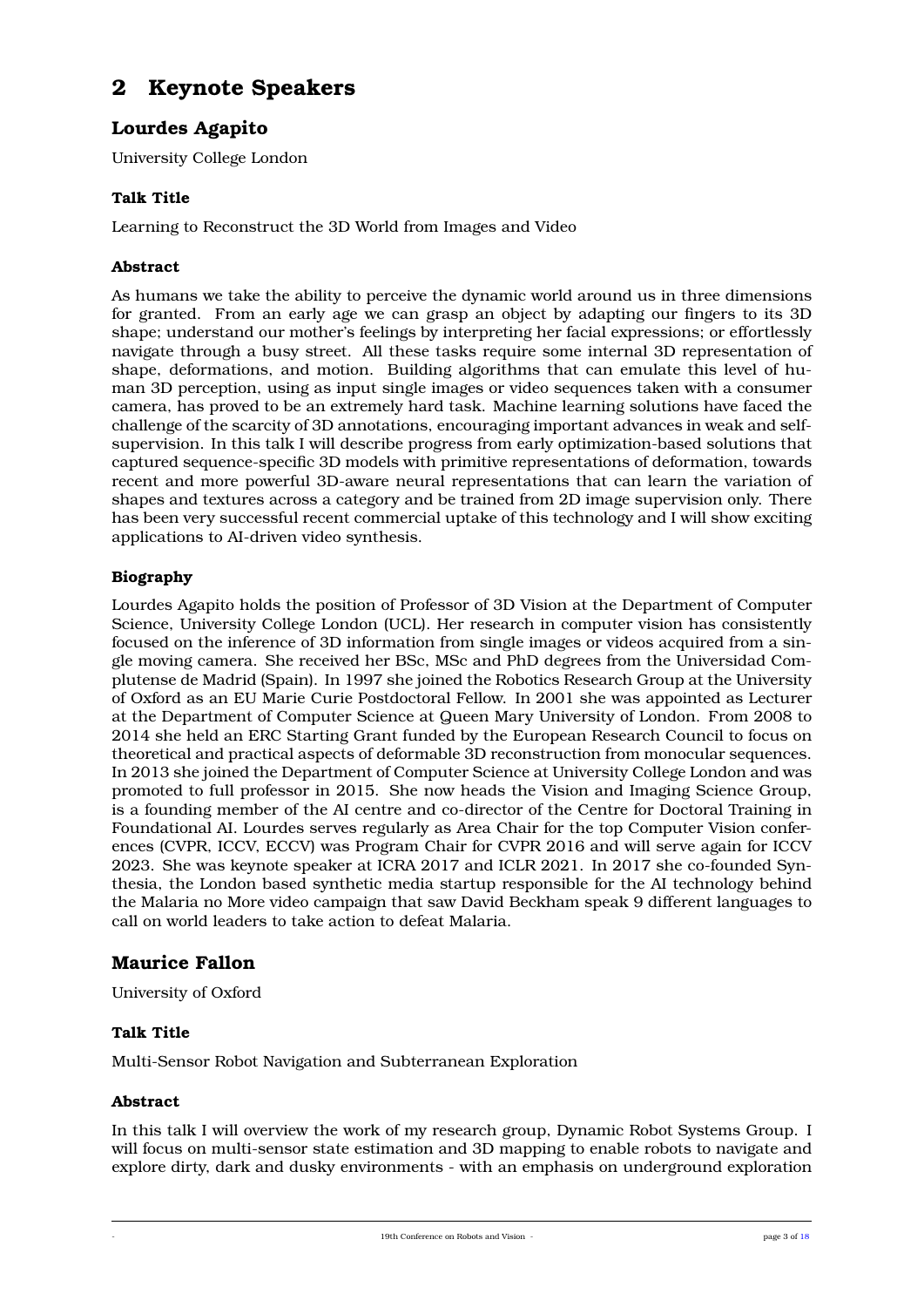with quadrupeds. This multitude of sensor signals need to be fused efficiently and in realtime to enable autonomy. Much of the work will be presented in the context of the DARPA SubT Challenge (Team Cerberus) and the THING EU project. I will also describe our work on trajectory optimization for dynamic motion planning and the use of learning to bootstrap replanning.

#### **Biography**

Maurice Fallon is an Associate Professor and Royal Society University Research Fellow at University of Oxford. His research is focused on probabilistic methods for localization and mapping. He has also made research contributions to state estimation for legged robots and is interested in dynamic motion planning and control. His PhD was from University of Cambridge in the field of sequential Monte Carlo methods. He worked as a PostDoc in Prof. John Leonard's Marine Robotics Group in MIT from 2008 before leading the perception part of MIT's entry in the DARPA Robotics Challenge. He has worked in domains as diverse as marine robots detecting mines, humanoid robotics and mapping radiation in nuclear facilities.

### **Peter Corke**

Queensland University of Technology

#### **Talk Title**

Hand-eye coordination (and other things)

#### **Abstract**

Hand-eye coordination is an under-appreciated human super power. This talk will cover the robot equivalent, robot hand-camera coordination, where computer vision meets robotic manipulation. This robotic skill is needed wherever the robot's workpiece is not precisely located, or is moving, or the robot moving. The talk will motivate the problem, review recent progress in the field, and give an update on some new software tools for robotics research.

#### **Biography**

Peter Corke is a robotics researcher and educator. He is the distinguished professor of robotic vision at Queensland University of Technology, and former director of the ARC Centre of Excellence for Robotic Vision. He is a technical advisor to emesent and LYRO Robotics, and Chief Scientist of Dorabot. His research is concerned with enabling robots to see, and the application of robots to mining, agriculture and environmental monitoring. He created widely used open-source software for teaching and research, wrote the best selling textbook "Robotics, Vision, and Control", created several MOOCs and the Robot Academy, and has won national and international recognition for teaching including 2017 Australian University Teacher of the Year. He is a fellow of the IEEE, the Australian Academy of Technology and Engineering, the Australian Academy of Science; former editor-in-chief of the IEEE Robotics Automation magazine; founding editor of the Journal of Field Robotics; founding multimedia editor and executive editorial board member of the International Journal of Robotics Research; member of the editorial advisory board of the Springer Tracts on Advanced Robotics series; recipient of the Qantas/Rolls-Royce and Australian Engineering Excellence awards; and has held visiting positions at Oxford, University of Illinois, Carnegie-Mellon University and University of Pennsylvania. He received his undergraduate and masters degrees in electrical engineering and PhD from the University of Melbourne.

## <span id="page-3-0"></span>**3 Symposium Speakers**

#### **Glen Berseth**

Université de Montréal

#### **Title**

Developing Robots that Autonomously Learn and Plan in the Real World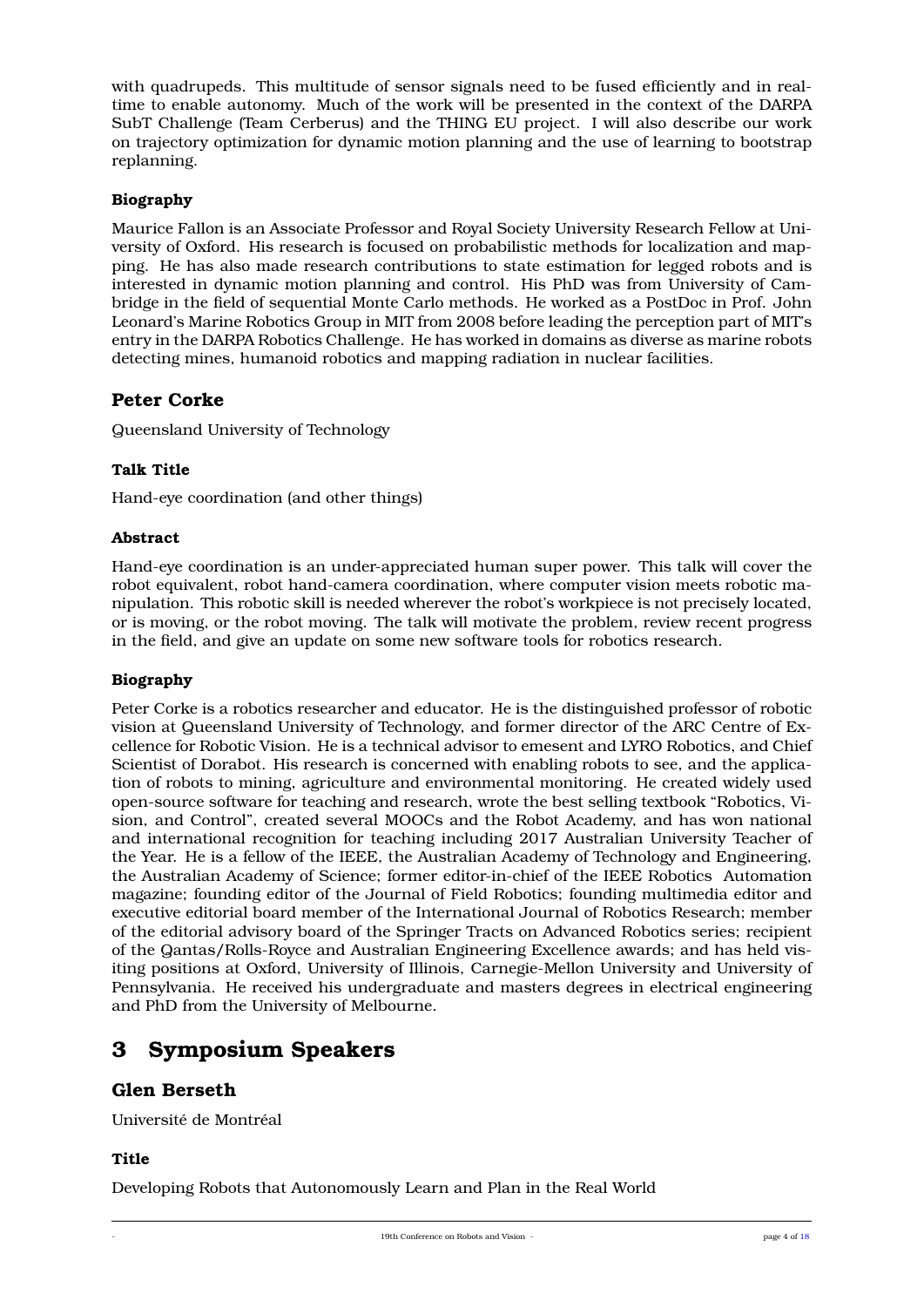#### **Abstract**

While humans plan and solve tasks with ease, simulated and robotics agents struggle to reproduce the same fidelity, robustness and skill. For example, humans can grow to perform incredible gymnastics, prove that black holes exist, and produce works of art, all starting from the same base learning system. I will present a collection of recent work that indicates we can train agents to learn these skills; however, they need to learn from a large amount of experience. To enable this learning, the agent needs to (1) be able to collect a large amount of experience, (2) train its model to best reuse this experience and (3) optimize general objectives for understanding and controlling its environment.

#### **Biography**

Glen Berseth is an assistant professor at the Université de Montréal, a core academic member of Mila, CIFAR AI chair, and co-director of the Robotics and Embodied AI Lab (REAL). He was a Postdoctoral Researcher with Berkeley Artificial Intelligence Research (BAIR) working in the Robotic AI Learning (RAIL) lab with Sergey Levine. He completed his NSERC-supported Ph.D. in Computer Science at the University of British Columbia in 2019, where he worked with Michiel van de Panne. He received his MSc from York University under the supervision of Petros Faloutsos in 2014 and worked at IBM (2012) and with Christopher Pal at ElementAI (2018). His goal is to create systems that can learn and act in the world intelligently by developing deep learning and reinforcement learning methods that solve diverse planning problems from vision.

#### **Mahdis Bisheban**

University of Calgary

#### **Title**

Control of UAVs in wind

#### **Abstract**

In this talk, first, I would like to present my research on the problem of estimation for rigid body dynamics. I will present a method to estimate unknown parameters of a rigid body dynamics model specifically on the Special Euclidian Group. Next, I would like to talk about a geometric adaptive controller for a quadrotor unmanned aerial vehicle with artificial neural networks. The dynamics of a quadrotor can be disturbed by the arbitrary, unstructured forces and moments caused by wind. I will show that if the control system is directly developed on the special Euclidean group and augmented with the multilayer neural networks, and the weights of the neural networks are adjusted online according to an adaptive law, we can mitigate the wind effects.

#### **Biography**

Dr. Mahdis Bisheban is an Assistant Professor in the Department of Mechanical and Manufacturing Engineering since July 2021. Previously, she served as a Research Associate at the Aerospace Research Center, National Research Council Canada (NRC), and as a Postdoctoral Fellow in the Department of Mechanical and Materials Engineering, Queen's University. Her current research focuses on two pillars: (i) Control, Estimation and Modelling of Aerial and Underwater Vehicles and (ii) Collaborative robots.

#### **Mo Chen**

Simon Fraser University

#### **Title**

Control, learning, and multi-agent RL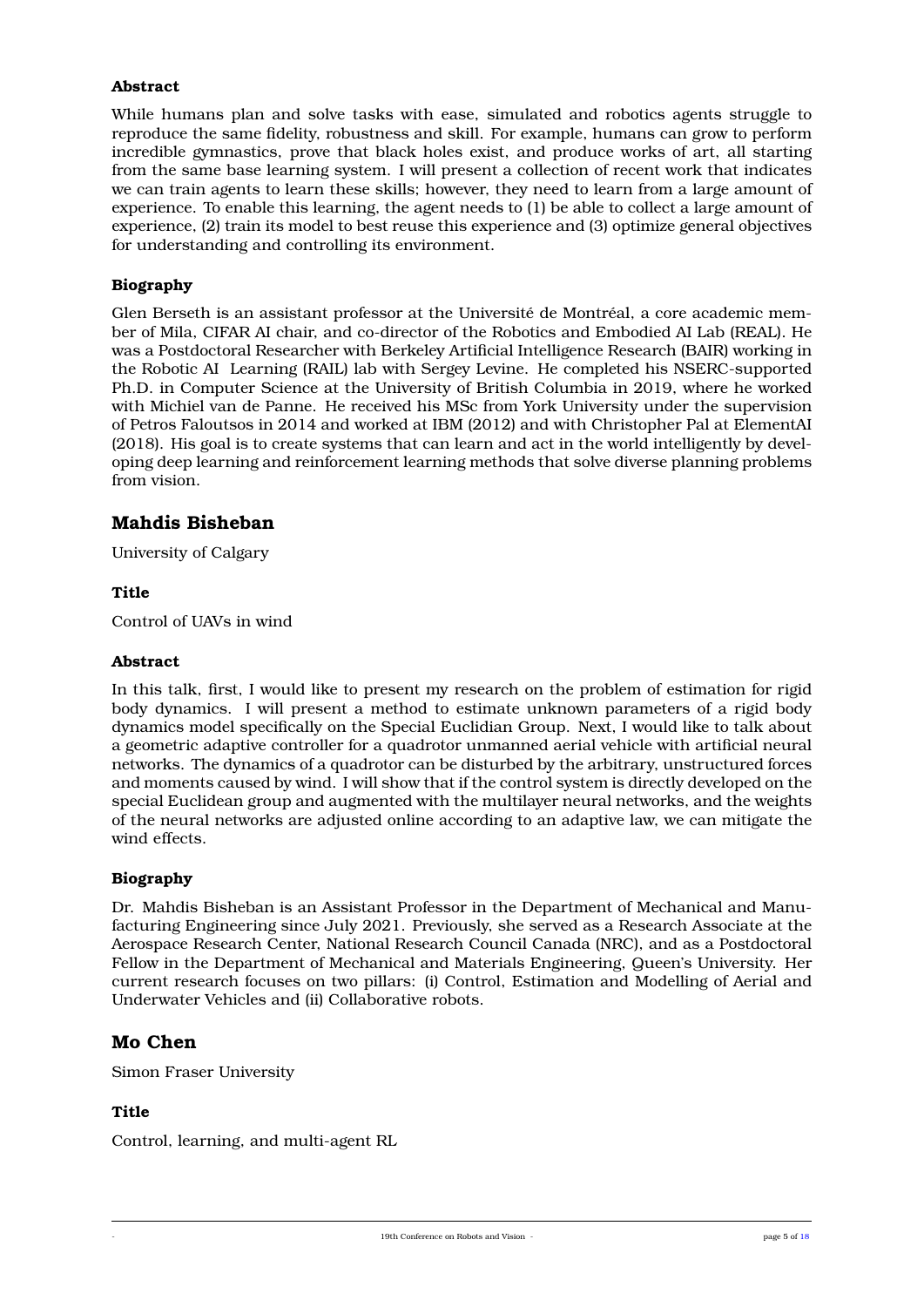#### **Abstract**

Autonomous mobile robots are becoming pervasive in everyday life, and hybrid approaches that merge traditional control theory and modern data-driven methods are becoming increasingly important. In this talk, we first examine how value functions and control policies obtained from control theory can improve data efficiency and generalization of robotic learning. Then, we discuss recent developments in hierarchical multi-agent reinforcement learning.

#### **Biography**

Mo Chen is an Assistant Professor in the School of Computing Science at Simon Fraser University, Burnaby, BC, Canada, where he directs the Multi-Agent Robotic Systems Lab. He completed his PhD in the Electrical Engineering and Computer Sciences Department at the University of California, Berkeley with Claire Tomlin in 2017, and received his BASc in Engineering Physics from the University of British Columbia in 2011. From 2017 to 2018, Mo was a postdoctoral researcher in the Aeronautics and Astronautics Department in Stanford University with Marco Pavone. His research interests include multi-agent systems, safetycritical systems, human-robot interactions, control theory, and reinforcement learning. Mo received the 2017 Eli Jury Award for his research and the 2016 Demetri Angelakos Memorial Achievement Award and his mentorship of students.

#### **Samira Ebrahimi Kahou**

ÉTS/Mila

#### **Title**

Learning Dynamical Representations

#### **Abstract**

Capturing aspects of dynamics plays an important role in many decision making tasks. Some of the main challenges in learning dynamics are: uncertainty in future, modeling long-term dependencies, partial observability and learning efficient representations. In this talk, I present three works on learning dynamics, for multi-agent trajectory prediction, learning robust representations in partially observable environments, and a sequential model for designing reward in automatic evaluation of crane operators.

#### **Biography**

Samira Ebrahimi Kahou is an Associate Professor at École de technologie supérieure/Vision and RL Lab. She is a Canada CIFAR AI Chair and member of Mila. Before joining ÉTS, she was a postdoctoral fellow working with Doina Precup at McGill/Mila. She received her Ph.D. from Polytechnique Montréal/Mila in 2016 under the supervision of Chris Pal. She also worked as a Researcher at Microsoft Research Montréal. Her research lab focuses on the intersection of computer vision and reinforcement learning with diverse applications.

#### **Mengye Ren**

Google Brain

#### **Title**

Visual Learning in the Open World

#### **Abstract**

Over the past decades, we have seen machine learning making great strides in understanding visual scenes. Yet, most of its success relies on training models on a massive amount of data offline in a closed world and evaluating them in a similar test environment. In this talk, I would like to envision an alternative paradigm that will allow machines to acquire visual knowledge through an online stream of data in an open world, which entails abilities such as learning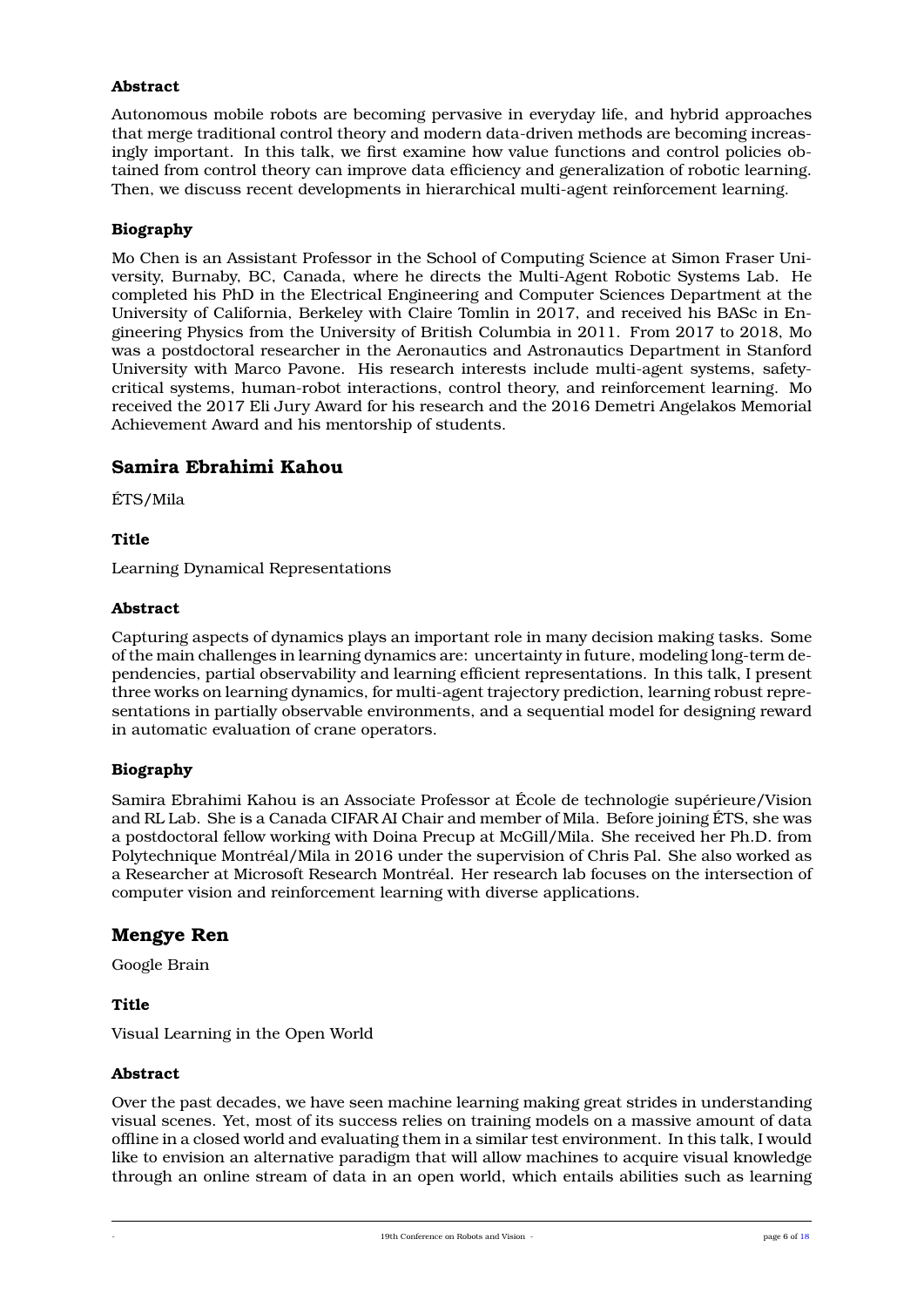visual representations and concepts efficiently with limited and non-iid data. These capabilities will be core to future applications of real-world agents such as robotics and assistive technologies. I will share three recent papers towards this goal, and these works form three levels in our open-world visual recognition pipeline: the concept level, the grouping level, and the representation level. First, on the concept level, I will introduce a new learning paradigm that rapidly learns new concepts in a continual stream with only a few labels. Second, on the grouping level, I will discuss how to learn both representations and concept classes online without any labeled data by grouping similar objects into clusters. Lastly, on the representation level, I will present a new algorithm that learns general visual representations from high resolution raw video. With these different levels combined, I am hopeful that future intelligent agents will be able to learn on-the-fly without manually collecting data beforehand.

#### **Biography**

Mengye Ren is a visiting researcher at Google Brain and an incoming assistant professor at New York University. Previously, he obtained his PhD from the University of Toronto. From 2017 to 2021 he was also a research scientist at Uber ATG and Waabi working on self-driving cars. His research focuses on enabling machines to continually learn, adapt, and reason in naturalistic environments, and he has done a series of work on combining few-shot, semi/unsupervised, and continual learning algorithms. He has won several awards including twice the NVIDIA research pioneer award and the Alexander Graham Bell Canada Graduate Fellowship.

### **Siyu Tang**

ETH Zurich

#### **Title**

Inhabiting a virtual city

#### **Abstract**

In recent years, many high-quality datasets of 3D indoor scenes have emerged, such as Replica and Gibson, which employ 3D scanning and reconstruction technologies to create digital 3D environments. Also, virtual robotic agents exist inside 3D environments, such as the Habitat simulator. These are used to develop scene understanding methods from embodied views, thus providing platforms for indoor robot navigation, AR/VR, and many other applications. Despite this progress, a significant limitation of these environments is that they do not contain people. The reason such worlds contain no people is that there are no fully automated tools to synthesize realistic people interacting with 3D scenes naturally, and manually doing this requires significant artist effort. In this talk, I will present our previous and ongoing research about the capture and synthesis of realistic people interacting realistically with 3D scenes and objects.

#### **Biography**

<span id="page-6-0"></span>Siyu Tang is an assistant professor at ETH Zürich in the Department of Computer Science since January 2020. She received an early career research grant to start her research group at the Max Planck Institute for Intelligent Systems in November 2017. She was a postdoctoral researcher in the same institute, advised by Dr. Michael Black. She finished her PhD at the Max Planck Institute for Informatics and Saarland University in 2017, under the supervision of Professor Bernt Schiele. Before that, she received her Master's degree in Media Informatics at RWTH Aachen University, advised by Prof. Bastian Leibe, and her Bachelor's degree in Computer Science at Zhejiang University, China. She has received several awards for her research, including the Best Paper Award at BMVC 2012 and 3DV 2020, Best Paper Award Candidates at CVPR 2021, an ELLIS PhD Award, and a DAGM-MVTec Dissertation Award.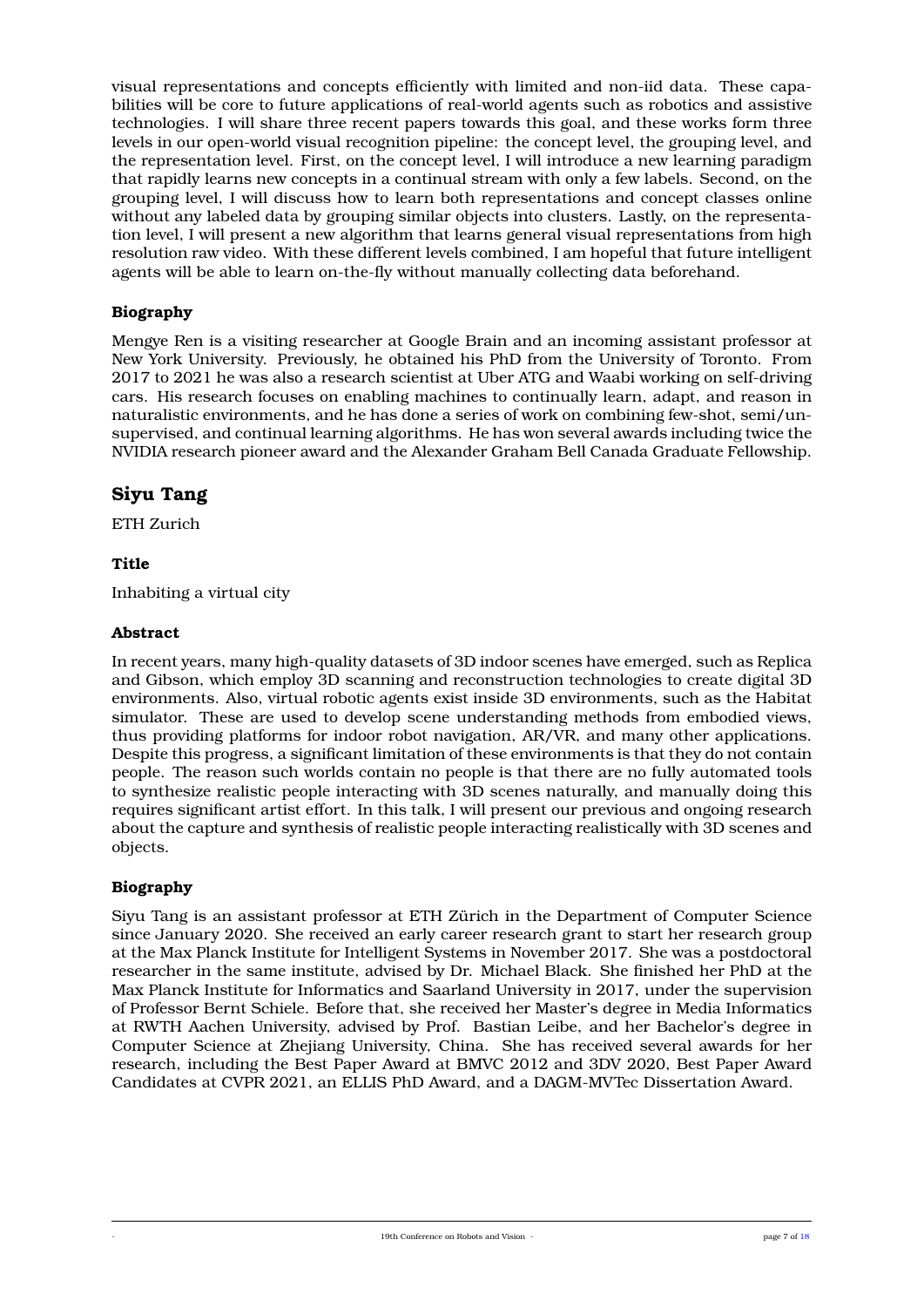## **4 Oral Session 1: 3D Vision**

### **23 A Simple Method to Boost Human Pose Estimation Accuracy by Correcting the Joint Regressor for the Human3.6m Dataset**

*Eric W Hedlin (University of British Columbia)\*; Helge Rhodin (University of British Columbia); Kwang Moo Yi (University of British Columbia)*

Abstract: Many human pose estimation methods estimate Skinned Multi-Person Linear (SMPL) models and regress the human joints from these SMPL estimates. In this work, we show that the most widely used SMPL-to-joint linear layer (joint regressor) is inaccurate, which may mislead pose evaluation results. To achieve a more accurate joint regressor, we propose a method to create pseudo-ground-truth SMPL poses, which can then be used to train an improved regressor. Specifically, we optimize SMPL estimates coming from a state-of-the-art method so that its projection matches the silhouettes of humans in the scene, as well as the ground-truth 2D joint locations. While the quality of this pseudo-ground-truth is challenging to assess due to the lack of actual ground-truth SMPL, with the Human 3.6m dataset, we qualitatively show that our joint locations are more accurate and that our regressor leads to improved pose estimations results on the test set without any need for retraining. We release our code and joint regressor at

## **30 Instance Segmentation of Herring and Salmon Schools in Acoustic Echograms using a Hybrid U-Net**

*Alex L Slonimer (University of Victoria)\*; Melissa Cote (University of Victoria); Tunai Porto Marques (University of Victoria); Alireza Rezvanifar (University of Victoria); Stan Dosso (University of Victoria); Alexandra Branzan Albu (University of Victoria); Kaan Ersahin (ASL Environmental Sciences ); Todd Mudge (ASL Environmental Sciences ); Stephane Gauthier (Fisheries and Oceans Canada)*

Abstract: The automated classification of fish, such as herring and salmon, in multi-frequency echograms is important for ecosystems monitoring. This paper implements a novel approach to instance segmentation: a hybrid of deep-learning and heuristic methods. This approach implements semantic segmentation by a U-Net to detect fish, which are converted to instances of fish-schools derived from candidate components within a defined linking distance. In addition to four frequency channels of echogram data (67.5, 125, 200, 455 kHz), two simulated channels (water depth and solar elevation angle) are included to encode spatial and temporal information, which leads to substantial improvement in model performance. The model is shown to out-perform recent experiments that have used a Mask R-CNN architecture. This approach demonstrates the ability to classify sparsely distributed objects in a way that is not possible with state-of-the-art instance segmentation methods.

#### **33 Supervised Contrastive Learning for Detecting Anomalous Driving Behaviours from Multimodal Videos**

*Shehroz Khan (University Health Network); Ziting Shen (University of Toronto); Haoying Sun (University of Toronto); Ax Patel (University of Toronto); Ali Abedi (University Health Netowrk)\**

Abstract: Distracted driving is one of the major reasons for vehicle accidents. Therefore, detecting distracted driving behaviours is of paramount importance to reduce the millions of deaths and injuries occurring worldwide. Distracted or anomalous driving behaviours are deviations from 'normal' driving that need to be identified correctly to alert the driver. However, these driving behaviours do not comprise one specific type of driving style and their distribution can be different during the training and test phases of a classifier. We formulate this problem as a supervised contrastive learning approach to learn a visual representation to detect normal, and seen and unseen anomalous driving behaviours. We made a change to the standard contrastive loss function to adjust the similarity of negative pairs to aid the optimization. Normally, in a (self) supervised contrastive framework, the projection head layers are omitted during the test phase as the encoding layers are considered to contain general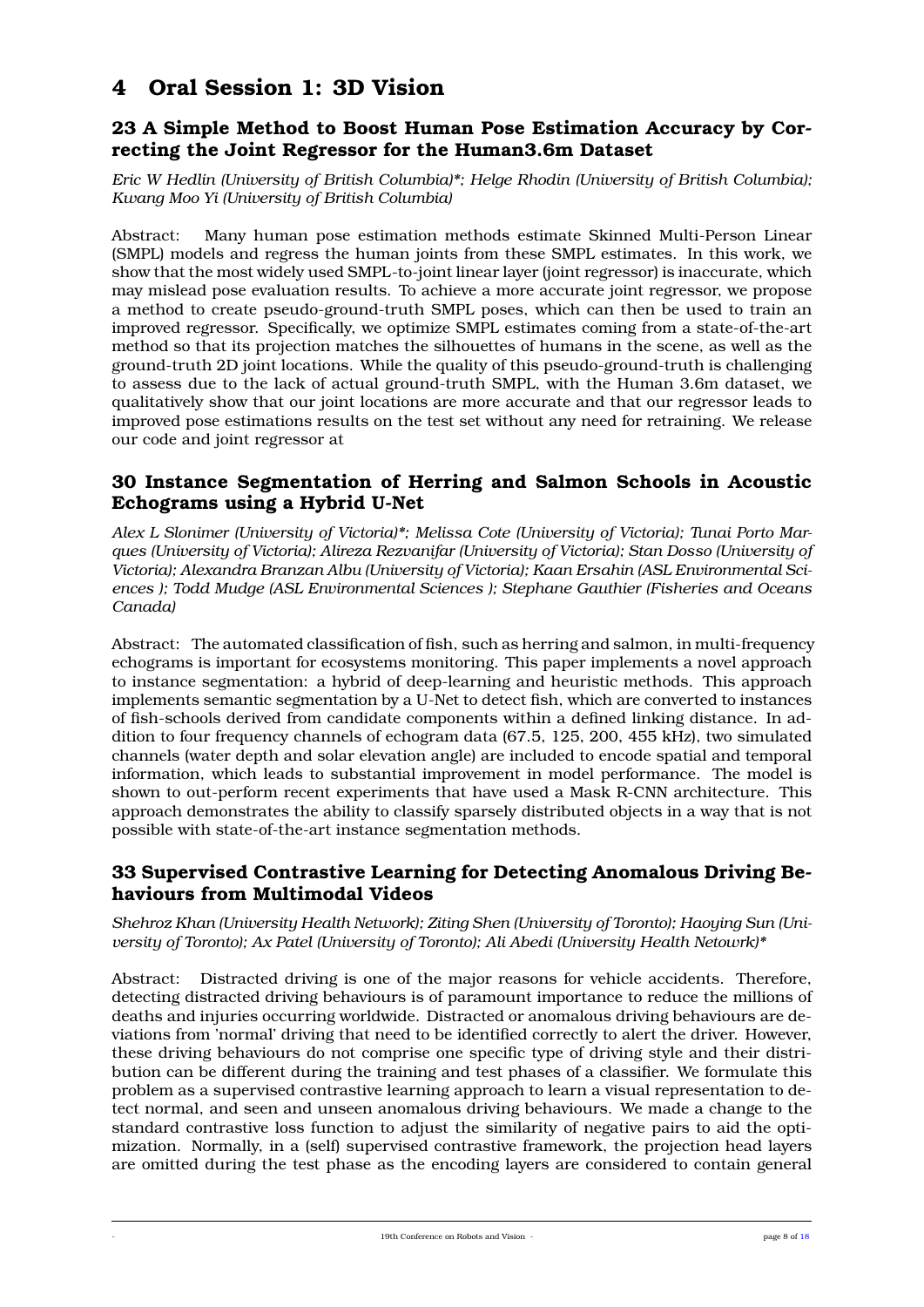visual representative information. However, we assert that for a video-based supervised contrastive learning task, including a projection head can be beneficial. We showed our results on a driver anomaly detection dataset that contains 783 minutes of video recordings of normal and anomalous driving behaviours of 31 drivers from various top and front cameras (both depth and infrared). We also performed an extra step of fine tuning the labels in this dataset. Out of 9 video modalities combinations, our proposed contrastive approach improved the ROC AUC on 6 in comparison to the baseline models (from 4.23% to 8.91% for different modalities). We performed statistical tests that showed evidence that our proposed method performs better than the baseline contrastive learning setup. Finally, the results showed that the fusion of depth and infrared modalities from top and front view achieved the best AUC ROC of 0.9738 and AUC PR of 0.9772.

## <span id="page-8-0"></span>**5 Oral Session 2: Planning and Control**

## **20 ROS-X-Habitat: Bridging the ROS Ecosystem with Embodied AI**

*Guanxiong Chen (The University of British Columbia)\*; Haoyu Yang (The University of British Columbia); Ian Mitchell (The University of British Columbia)*

Abstract: We introduce ROS-X-Habitat, a software interface that bridges the AI Habitat platform for embodied learning-based agents with other robotics resources via ROS. This interface not only offers standardized communication protocols between embodied agents and simulators, but also enables physically and photorealistic simulation that benefits the testing of vision-based embodied agents. With this interface, roboticists are able to train their own Habitat RL agents in another simulation environment or to develop their own robotic algorithms inside Habitat Sim v2. Through in silico experiments, we demonstrate that ROS-X-Habitat has minimal impact on the navigation performance and simulation speed of a Habitat RGBD agent; that a standard set of ROS mapping, planning and navigation tools can run in Habitat Sim v2; and that a Habitat agent can run in the standard ROS simulator Gazebo.

## **50 Temporal Convolutions for Multi-Step Quadrotor Motion Prediction**

*Steven L Waslander (University of Toronto)\*; Samuel Y Looper (ETH Zurich)*

Abstract: Model-based control methods for robotic systems such as quadrotors, autonomous driving vehicles and flexible manipulators require motion models that generate accurate predictions of complex nonlinear system dynamics over long periods of time. Temporal Convolutional Networks (TCNs) can be adapted to this challenge by formulating multi-step prediction as a sequence-to-sequence modeling problem. We present End2End-TCN: a fully convolutional architecture that integrates future control inputs to compute multi-step motion predictions in one forward pass. We demonstrate the approach with a thorough analysis of TCN performance for the quadrotor modeling task, which includes an investigation of scaling effects and ablation studies. Ultimately, End2End-TCN provides 55% error reduction over the state of the art in multi-step prediction on an aggressive indoor quadrotor flight dataset. The model yields accurate predictions across 90 timestep horizons over a 900 ms interval.

## <span id="page-8-1"></span>**6 Oral Session 3: Learning-based Planning and Perception**

### **24 Inter- & Intra-City Image Geolocalization**

*Joshua Tanner (Carleton University); Kevin Dick (Carleton University)\*; James R. Green (Carleton University)*

Abstract: Can a photo be accurately geolocated within a city from its pixels alone? While this image geolocation problem has been successfully addressed at the planetary- and nation-levels when framed as a classification problem using convolutional neural networks, no method has yet been able to precisely geolocate images within the city- and/or at the street-level when framed as a latitude/longitude regression-type problem. We leverage the highly densely sampled Streetlearn dataset of imagery from Manhattan and Pittsburgh to first develop a highly accurate inter-city predictor and then experimentally resolve, for the first time, the intra-city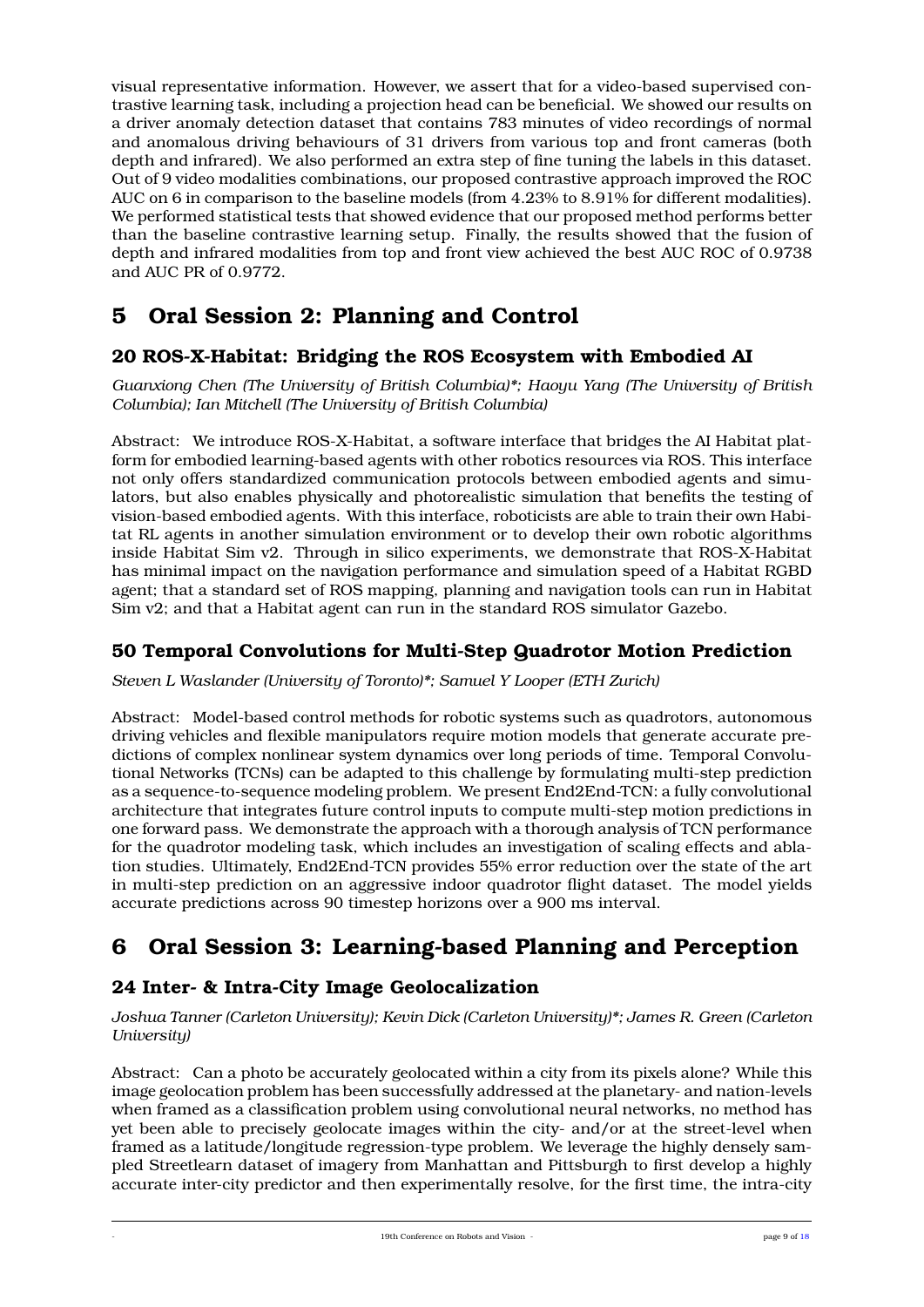performance limits of framing image geolocation as a regression-type problem. We then reformulate the problem as an extreme-resolution classification task by subdividing the city into hundreds of equirectangular-scaled bins and train our respective intra-city deep convolutional neural network on tens of thousands of images. Our experiments serve as a foundation to develop a scalable inter- and intra-city image geolocation framework that, on average, resolves an image within 250 m2. We demonstrate that our models outperform SIFT-based image retrieval-type models based on differing weather patterns, lighting conditions, locationspecific imagery, and are temporally robust when evaluated upon both past and future imagery. Both the practical and ethical ramifications of such a model are also discussed given the threat to individual privacy in a technocentric surveillance capitalist society.

## **27 A Permutation Model for the Self-Supervised Stereo Matching Problem**

*Pierre-André Brousseau (Université de Montréal)\*; Sebastien Roy (Universite de Montreal)*

Abstract: This paper proposes a novel permutation formulation to the stereo matching problem. Our proposed approach introduces a permutation volume which provides a natural representation of stereo constraints and disentangles stereo matching from monocular disparity estimation. It also has the benefit of simultaneously computing disparity and a confidence measure which provides explainability and a simple confidence heuristic for occlusions. In the context of self-supervised learning, the stereo performance is validated for standard testing datasets and the confidence maps are validated through stereo-visibility. Results show that the permutation volume increase stereo performance and features good generalization behaviour. We believe that measuring confidence is a key part of explainability which is instrumental to adoption of deep methods in critical stereo applications such as autonomous navigation.

### **31 Occlusion-Aware Self-Supervised Stereo Matching with Confidence Guided Raw Disparity Fusion**

*Xiule Fan (University of Waterloo)\*; Soo Jeon (University of Waterloo); Baris Fidan (University of Waterloo)*

Abstract: Commercially available stereo cameras used in robots and other intelligent systems to obtain depth information typically rely on traditional stereo matching algorithms. Although their raw (predicted) disparity maps contain incorrect estimates, these algorithms can still provide useful prior information towards more accurate prediction. We propose a pipeline to incorporate this prior information to produce more accurate disparity maps. The proposed pipeline includes a confidence generation component to identify raw disparity inaccuracies as well as a self-supervised deep neural network (DNN) to predict disparity and compute the corresponding occlusion masks. The proposed DNN consists of a feature extraction module, a confidence guided raw disparity fusion module to generate an initial disparity map, and a hierarchical occlusion-aware disparity refinement module to compute the final estimates. Experimental results on public datasets verify that the proposed pipeline has competitive accuracy with real-time processing rate. We also test the pipeline with images captured by commercial stereo cameras to show its effectiveness in improving their raw disparity estimates.

## <span id="page-9-0"></span>**7 Oral Session 4: Text Recognition**

## **39 Occluded Text detection and Recognition in the Wild**

*Zobeir Raisi (University of Waterloo)\*; John Zelek (University of Waterloo)*

Abstract: The performance of existing deep-learning scene text recognition-based methods fails significantly on occluded text instances or even partially occluded characters in a text due to their reliance on the visibility of the target characters in images. This failure is often due to features generated by the current architectures with limited robustness to occlusion, which opens the possibility of improving the feature extractors and/or the learning models to better handle these severe occlusions. In this paper, we first evaluate the performance of the current scene text detection, scene text recognition, and scene text spotting models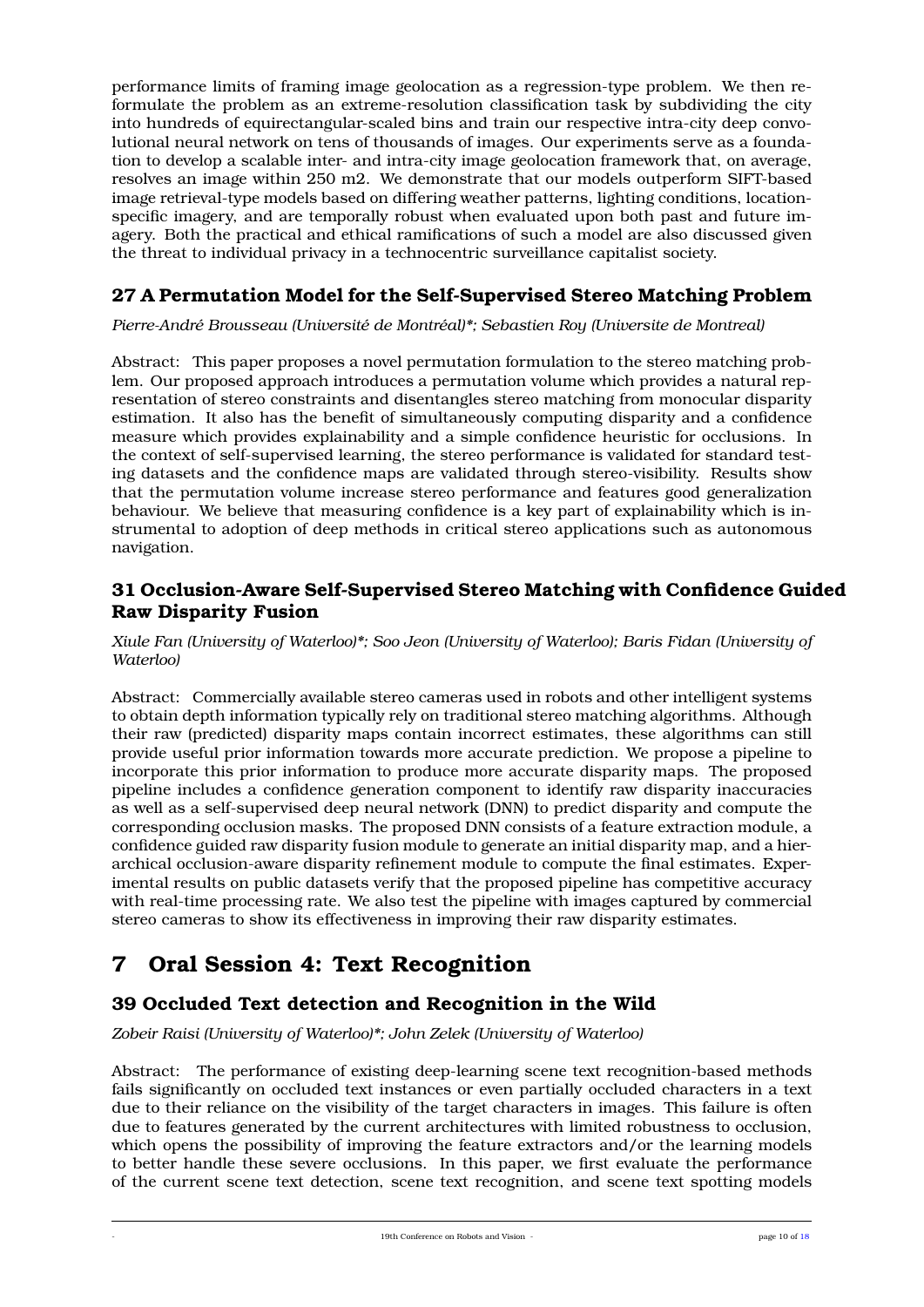using two publicly-available occlusion datasets: Occlusion Scene Text (OST), that is designed explicitly for scene text recognition, and we also prepare an Occluded Character-level using the Total-Text (OCTT) dataset for evaluating the scene text spotting and detection models. Then we utilize a very recent Transformer-based framework in deep learning, namely Masked Auto Encoder (MAE), as a backbone for scene text detection and recognition pipelines to mitigate the occlusion problem. The performance of our scene text recognition and end-to-end scene text spotting models improves by transfer learning on the pre-trained MAE backbone. For example, our recognition model witnessed a 4% word recognition accuracy on the OST dataset. Our end-to-end text spotting model achieved 68.5% F-measure performance outperforming the stat-of-the-art methods when equipped with an MAE backbone compared to a convolutional neural network (CNN) backbone on the OCTT dataset.

## **49 Classification of handwritten annotations in mixed-media documents**

*Amanda Dash (University of Victoria)\*; Alexandra Branzan Albu (University of Victoria)*

Abstract: Handwritten annotations in documents contain valuable information, but they are challenging to detect and identify. This paper addresses this challenge. We propose an algorithm for generating a novel mixed-media document dataset, Annotated Docset, that consists of 14 classes of machine-printed and handwritten elements and annotations. We also propose a novel loss function, Dense Loss, which can correctly identify small objects in complex documents when used in fully convolutional networks (e.g. U-NET, DeepLabV3+). Our Dense Loss function is a compound function that uses local region homogeneity to promote contiguous and smooth segmentation predictions while also using an L1-norm loss to reconstruct the dense-labelled ground truth. By using regression instead of a probabilistic approach to pixel classification, we avoid the pitfalls of training on datasets with small or underrepresented objects. We show that our loss function outperforms other semantic segmentation loss functions for imbalanced datasets, containing few elements that occupy small areas. Experimental results show that the proposed method achieved a mean Intersection-over-Union (mIoU) score of 0.7163 for all document classes and 0.6290 for handwritten annotations, thus outperforming state-of-the-art loss functions.

## <span id="page-10-0"></span>**8 Oral Session 5: Reasoning in 3D**

## **40 Learned Intrinsic Auto-Calibration from Fundamental Matrices**

*Karim Samaha (American University of Beirut); Georges Y Younes (University of Waterloo); Daniel Asmar (American University of Beirut)\*; John Zelek (University of Waterloo)*

Abstract: Auto-calibration that relies on unconstrained image content and epipolar relationships is necessary in online operations, especially when internal calibration parameters such as focal length can vary. In contrast, traditional calibration relies on a checkerboard and other scene information and are typically conducted offline. Unfortunately, auto-calibration may not always converge when solved traditionally in an iterative optimization formalism. We propose to solve for the intrinsic calibration parameters using a neural network that is trained on a synthetic Unity dataset that we created. We demonstrate our results on both synthetic and real data to validate the generalizability of our neural network model, which outperforms traditional methods by 2% to 30, and outperforms recent deep learning approaches by a factor of 2 to 4 times.

## **44 3DVQA: Visual Question Answering for 3D Environments**

*Yasaman Etesam (Simon Fraser University)\*; Leon Kochiev (Simon Fraser University); Angel X Chang (Simon Fraser University)*

Abstract: Visual Question Answering (VQA) is a widely studied problem in computer vision and natural language processing. However, current approaches to VQA have been investigated primarily in the 2D image domain. We study VQA in the 3D domain, with our input being point clouds of real-world 3D scenes, instead of 2D images. We believe that this 3D data modality provide richer spatial relation information that is of interest in the VQA task. In this paper,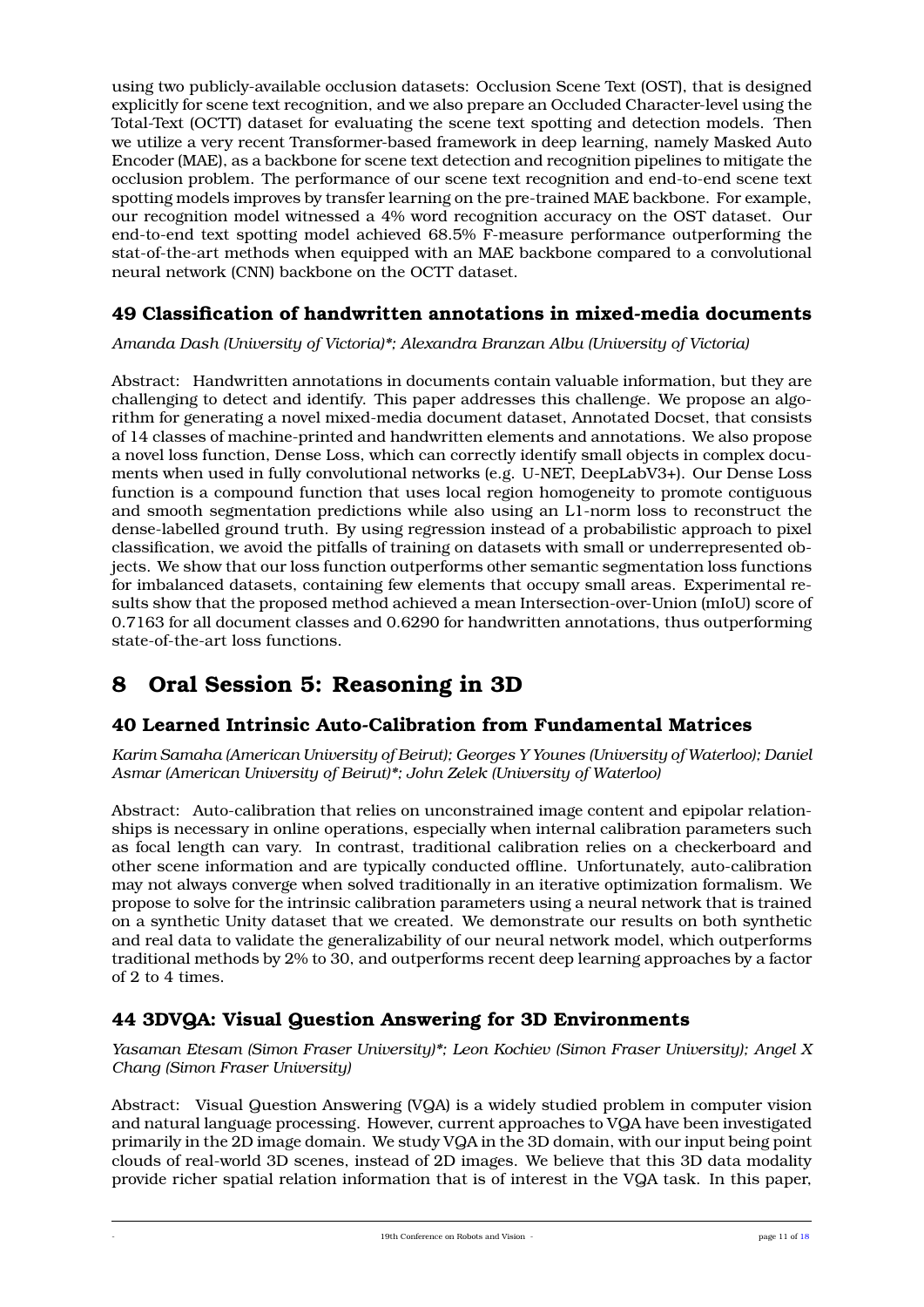we introduce the 3DVQA-ScanNet dataset, the first VQA dataset in 3D, and we investigate the performance of a spectrum of baseline approaches on the 3D VQA task.

## <span id="page-11-0"></span>**9 Poster Session - 1**

## **2 Multiple Classifiers Based Adversarial Training for Unsupervised Domain Adaptation**

*Yiju Yang (The University of Kansas); Taejoon Kim (University of Kansas); Guanghui Wang (Ryerson University)\**

Abstract: Adversarial training based on the maximum classifier discrepancy between two classifier structures has achieved great success in unsupervised domain adaptation tasks for image classification. The approach adopts the structure of two classifiers, though simple and intuitive, the learned classification boundary may not well represent the data property in the new domain. In this paper, we propose to extend the structure to multiple classifiers to further boost its performance. To this end, we develop a very straightforward approach to adding more classifiers. We employ the principle that the classifiers are different from each other to construct a discrepancy loss function for multiple classifiers. The proposed construction method of loss function makes it possible to add any number of classifiers to the original framework. The proposed approach is validated through extensive experimental evaluations. We demonstrate that, on average, adopting the structure of three classifiers normally yields the best performance as a trade-off between accuracy and efficiency. With minimum extra computational costs, the proposed approach can significantly improve the performance of the original algorithm. The source code of the proposed approach can be downloaded from https://github.com/rucv/MMCD\_DA.

### **3 Semi-supervised Grounding Alignment for Multi-modal Feature Learning**

*Shih-Han Chou (University of British Columbia)\*; Zicong Fan (ETH Zurich); Jim Little (University of British Columbia, Canada); Leonid Sigal (University of British Columbia)*

Abstract: Self-supervised transformer-based architectures, such as ViLBERT [22] and others, have recently emerged as dominant paradigms for multi-modal feature learning. Such architectures leverage large-scale datasets (e.g., Conceptual Captions [27]) and, typically, imagesentence pairings, for self-supervision. However, conventional multi-modal feature learning requires huge datasets and computing for both pre-training and fine-tuning to the target task. In this paper, we illustrate that more granular semi-supervised alignment at a region-phrase level is an additional useful cue and can further improve the performance of such representations. To this end, we propose a novel semi-supervised grounding alignment loss, which leverages an off-the-shelf pre-trained phrase grounding model for pseudo-supervision (by producing region-phrase alignments). This semi-supervised formulation enables better feature learning in the absence of any additional human annotations on the large-scale (Conceptual Captions) dataset. Further, it shows an even larger margin of improvement on smaller data splits, leading to effective data-efficient feature learning. We illustrate the superiority of the learned features by fine-tuning the resulting models to multiple vision-language downstream tasks: visual question answering (VQA), visual common-sense reasoning (VCR), and visual grounding. Experiments on the VQA, VCR, and grounding benchmarks demonstrate the improvement of up to 1.3% in accuracy (in visual grounding) with large-scale training; up to 5.9% (in VQA) with 1/8 of the data for pre-training and fine-tuning.

#### **6 The GIST and RIST of Iterative Self-Training for Semi-Supervised Segmentation**

*Eu Wern Teh (University of Guelph)\*; Terrance DeVries (University of Guelph); Brendan Duke (ModiFace Inc); Ruowei Jiang (ModiFace Inc.); Parham Aarabi (ModiFace Inc.); Graham Taylor (University of Guelph)*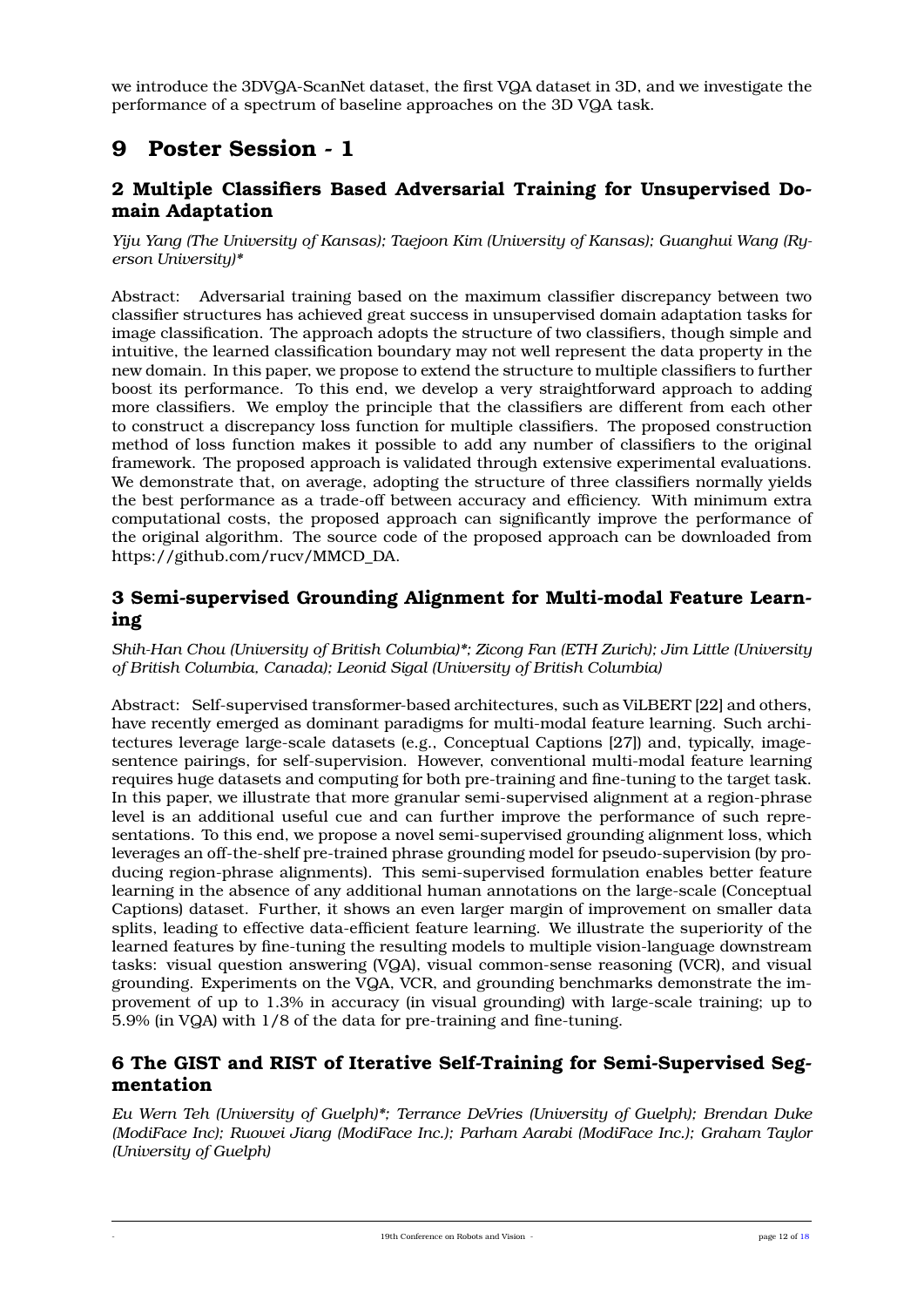Abstract: We consider the task of semi-supervised semantic segmentation, where we aim to produce pixel-wise semantic object masks given only a small number of human-labeled training examples. We focus on iterative self-training methods in which we explore the behavior of self-training over multiple refinement stages. We show that iterative self-training leads to performance degradation if done naively with a fixed ratio of human-labeled to pseudo-labeled training examples. We propose Greedy Iterative Self-Training (GIST) and Random Iterative Self-Training (RIST) strategies that alternate between training on either human-labeled data or pseudo-labeled data at each refinement stage, resulting in a performance boost rather than degradation. We further show that GIST and RIST can be combined with existing semisupervised learning methods to boost performance.

## **7 A View Invariant Human Action Recognition System for Noisy Inputs**

*Joo W Kim (Escuela Superior Politecnica del Litoral); Jefferson E Hernandez (Escuela Superior Politecnica del Litoral); Richard G Cobos (Escuela Superior Politecnica del Litoral); Ricardo J Palacios (Escuela Superior Politecnica del Litoral); Andres G. Abad (Escuela Superior Politecnica del Litoral)\**

Abstract: We propose a skeleton-based Human Action Recognition (HAR) system, robust to both noisy inputs and perspective variation. This system receives RGB videos as input and consists of three modules: (M1) 2D Key-Points Estimation module, (M2) Robustness module, and (M3) Action Classification module; of which M2 is our main contribution. This module uses pre-trained 3D pose estimator and pose refinement networks to handle noisy information including missing points and uses rotations of the 3D poses to add robustness to camera viewpoint variation. To evaluate our approach, we carried out comparison experiments between models trained with M2 and without it. These experiments were conducted on the UESTC view-varying dataset, on the i3DPost multi-view human action dataset and on a Boxing Actions dataset, created by us. Our system achieved positive results, improving the accuracy by 24%, 3% and 11% on each dataset, respectively. On the UESTC dataset, our method achieves the new state of the art for the cross-view evaluation protocols.

## **11 Adaptive Memory Management for Video Object Segmentation**

*Ali Pourganjalikhan (Concordia University)\*; Charalambos Poullis (Concordia University)*

Abstract: Matching-based networks have achieved state-of-the-art performance for video object segmentation (VOS) tasks by storing every-k frames in an external memory bank for future inference. Storing the intermediate frames' predictions provides the network with richer cues for segmenting an object in the current frame. However, the size of the memory bank gradually increases with the length of the video, which slows down inference speed and makes it impractical to handle arbitrary-length videos. This paper proposes an adaptive memory bank strategy for matching-based networks for semi-supervised video object segmentation (VOS) that can handle videos of arbitrary length by discarding obsolete features. Features are indexed based on their importance in the segmentation of the objects in previous frames. Based on the index, we discard unimportant features to accommodate new features. We present our experiments on DAVIS 2016, DAVIS 2017, and Youtube-VOS that demonstrate that our method outperforms state-of-the-art that employ first-and-latest strategy with fixed-sized memory banks and achieves comparable performance to the every-k strategy with increasing-sized memory banks. Furthermore, experiments show that our method increases inference speed by up to 80% over the every-k and 35% over first-and-latest strategies.

## **12 M2A: Motion Aware Attention for Accurate Video Action Recognition**

*Brennan Gebotys (University of Waterloo)\*; Alexander Wong (University of Waterloo); David A Clausi (University of Waterloo)*

Abstract: Advancements in attention mechanisms have led to significant performance improvements in a variety of areas in machine learning due to its ability to enable the dynamic modeling of temporal sequences. A particular area in computer vision that is likely to benefit greatly from the incorporation of attention mechanisms in video action recognition. However,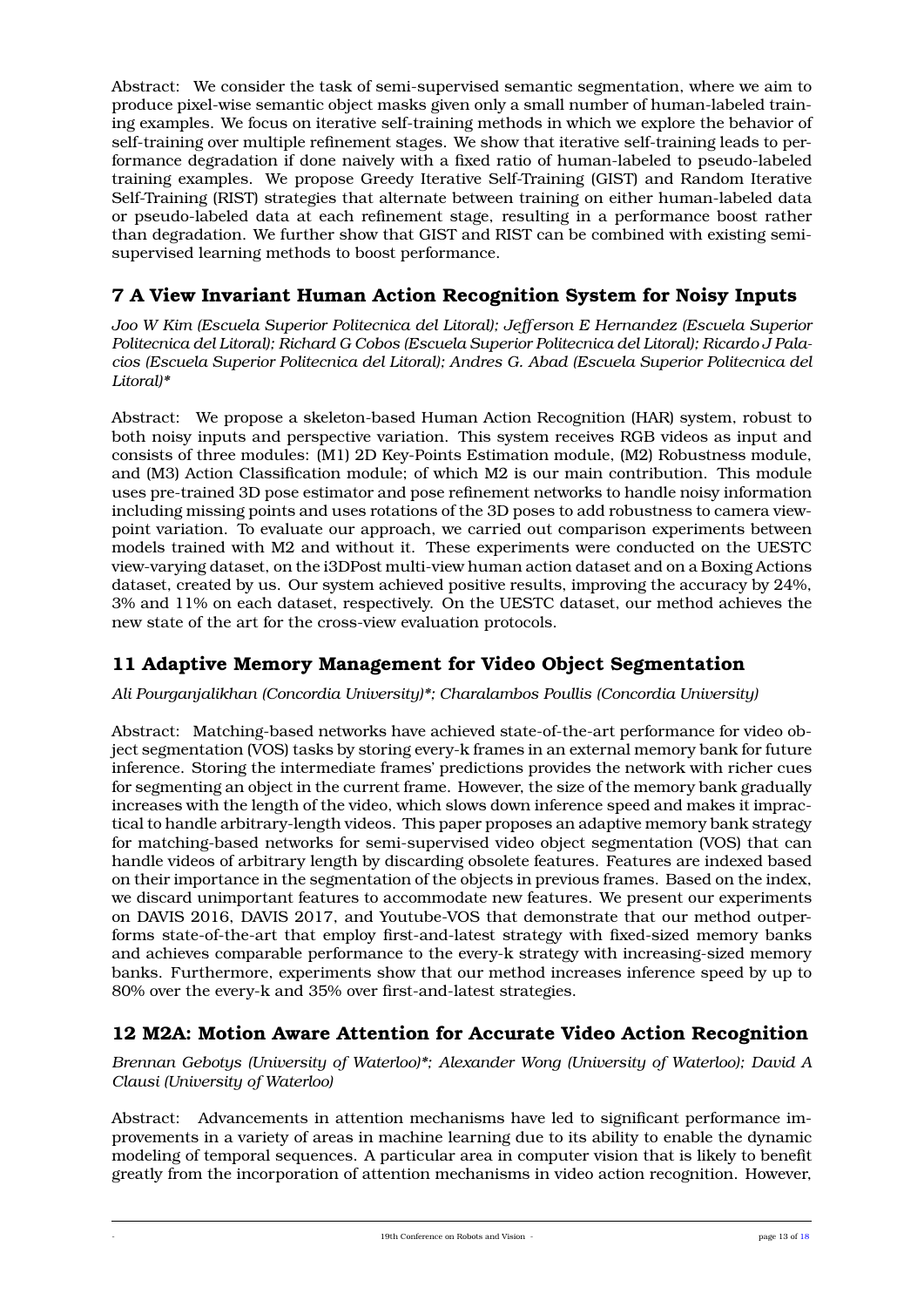much of the current research's focus on attention mechanisms have been on spatial and temporal attention, which are unable to take advantage of the inherent motion found in videos. Motivated by this, we develop a new attention mechanism called Motion Aware Attention (M2A) that explicitly incorporates motion characteristics. More specifically, M2A extracts motion information between consecutive frames and utilizes attention to focus on the motion patterns found across frames to accurately recognize actions in videos. The proposed M2A mechanism is simple to implement and can be easily incorporated into any neural network backbone architecture. We show that incorporating motion mechanisms with attention mechanisms using the proposed M2A mechanism can lead to a +15% to +26% improvement in top-1 accuracy across different backbone architectures, with only a small increase in computational complexity. We further compared the performance of M2A with other state-of-the-art motion and attention mechanisms on the Something-Something V1 video action recognition benchmark. Experimental results showed that M2A can lead to further improvements when combined with other temporal mechanisms and that it outperforms other motion-only or attention-only mechanisms by as much as +60% in top-1 accuracy for specific classes in the benchmark. We make our code available at: https://github.com/gebob19/M2A.

## **13 Object Class Aware Video Anomaly Detection through Image Translation**

*Mohammad Baradaran (Laval University)\*; Robert Bergevin (Laval University)*

Abstract: Semi-supervised video anomaly detection (VAD) methods formulate the task of anomaly detection as detection of deviations from the learned normal patterns. Previous works in the field (reconstruction or prediction-based methods) suffer from two drawbacks: 1) They focus on low-level features, and they (especially holistic approaches) do not effectively consider the object classes. 2) Object-centric approaches neglect some of the context information (such as location). To tackle these challenges, this paper proposes a novel two-stream object-aware VAD method that learns the normal appearance and motion patterns through image translation tasks. The appearance branch translates the input image to the target semantic segmentation map produced by Mask-RCNN, and the motion branch associates each frame with its expected optical flow magnitude. Any deviation from the expected appearance or motion in the inference stage shows the degree of potential abnormality. We evaluated our proposed method on the ShanghaiTech, UCSD-Ped1, and UCSD-Ped2 datasets and the results show competitive performance compared with state-of-the-art works. Most importantly, the results show that, as significant improvements to previous methods, detections by our method are completely explainable and anomalies are localized accurately in the frames.

### **17 Integrating High-Resolution Tactile Sensing into Grasp Stability Prediction**

*Lachlan J Chumbley (Monash University)\*; Morris Gu (Monash University); Rhys Newbury (Monash University); Akansel Cosgun (Monash University); Jurgen Leitner (LYRO Robotics)*

Abstract: We investigate how high-resolution tactile sensors can be utilized in combination with vision and depth sensing, to improve grasp stability prediction. Recent advances in simulating high-resolution tactile sensing, in particular the TACTO simulator, enabled us to evaluate how neural networks can be trained with a combination of sensing modalities. With the large amounts of data needed to train large neural networks, robotic simulators provide a fast way to automate the data collection process. We expand on the existing work through an ablation study and an increased set of objects taken from the YCB benchmark set. Our results indicate that while the combination of vision, depth, and tactile sensing provides the best prediction results on known objects, the network fails to generalize to unknown objects. Our work also addresses existing issues with robotic grasping in tactile simulation and how to overcome them.

## **21 The Lasso Method for Multi-Robot Foraging**

*Andrew Vardy (Memorial University of Newfoundland)\**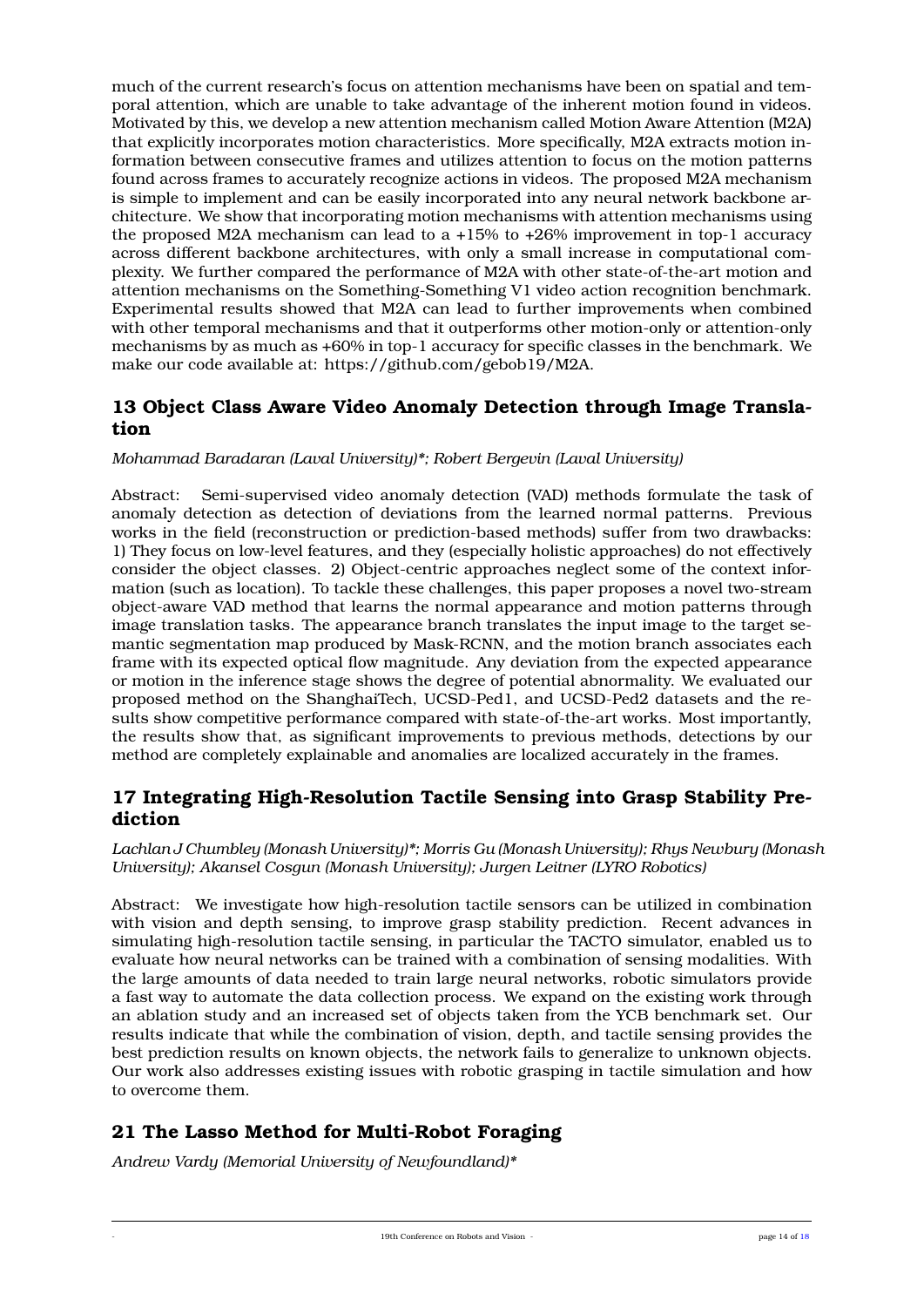Abstract: We propose a novel approach to multi-robot foraging. This approach makes use of a scalar field to guide robots throughout an environment while gathering objects towards the goal. The environment must be planar with a closed, contiguous boundary. However, the boundary's shape can be arbitrary. Conventional robot foraging methods assume an open environment or a simple boundary that never impedes the robots—a limitation which our method overcomes. Our distributed control algorithm causes the robots to circumnavigate the environment and nudge objects inwards towards the goal. We demonstrate the performance of our approach using real-world and simulated experiments and study the impact of the number of robots, the complexity of the boundary, and limitations on the sensing range.

## <span id="page-14-0"></span>**10 Poster Session - 2**

## **10 Understanding the impact of image and input resolution on deep digital pathology patch classifiers**

*Eu Wern Teh (University of Guelph)\*; Graham Taylor (University of Guelph)*

Abstract: We consider annotation efficient learning in Digital Pathology (DP), where expert annotations are expensive and thus scarce. We explore the impact of image and input resolution on DP patch classification performance. We use two cancer patch classification datasets PCam and CRC, to validate the results of our study. Our experiments show that patch classification performance can be improved by manipulating both the image and input resolution in annotation-scarce and annotation-rich environments. We show a positive correlation between the image and input resolution and the patch classification accuracy on both datasets. By exploiting the image and input resolution, our final model trained on < 1% of data performs equally well compared to the model trained on 100% of data in the original image resolution on the PCam dataset.

## **26 Attention based Occlusion Removal for Hybrid Telepresence Systems**

*Surabhi Gupta (IIIT Hyderabad)\*; Ashwath Shetty (IIIT Hyderabad); Avinash Sharma (IIIT Hyderabad)*

Abstract: Traditionally, video conferencing is a widely adopted solution for remote communication, but a lack of immersiveness comes inherently due to the 2D nature of facial representation. The integration of Virtual Reality (VR) in a communication/telepresence system through Head Mounted Displays (HMDs) promises to provide users with a much better immersive experience. However, HMDs cause hindrance by blocking the facial appearance and expressions of the user. We propose a novel attention-enabled encoder-decoder architecture for HMD deocclusion to overcome these issues. We also propose to train our person-specific model using short videos of the user, captured in varying appearances, and demonstrated generalization to unseen poses and appearances of the user. We report superior qualitative and quantitative results over state-of-the-art methods. We also present applications of this approach to hybrid video teleconferencing using existing animation and 3D face reconstruction pipelines.

## **32 Improving tracking with a tracklet associator**

*Remi Nahon (Polytechnique Montréal)\*; Guillaume-Alexandre Bilodeau (Polytechnique Montréal); Gilles Pesant (Polytechnique Montréal)*

Abstract: Multiple object tracking (MOT) is a task in computer vision that aims to detect the position of various objects in videos and to associate them to a unique identity. While recent advances in machine learning have led to a huge performance gain for the detection phase in MOT, the association phase remains a challenge, especially because of its combinatorial complexity. We propose an approach based on Constraint Programming (CP) whose goal is to be grafted to any existing tracker in order to improve its object association results. We developed a modular algorithm divided into three independent phases. The first phase consists in recovering the tracklets provided by a base tracker and to cut them at the places where uncertain associations are spotted, for example, when tracklets overlap, which may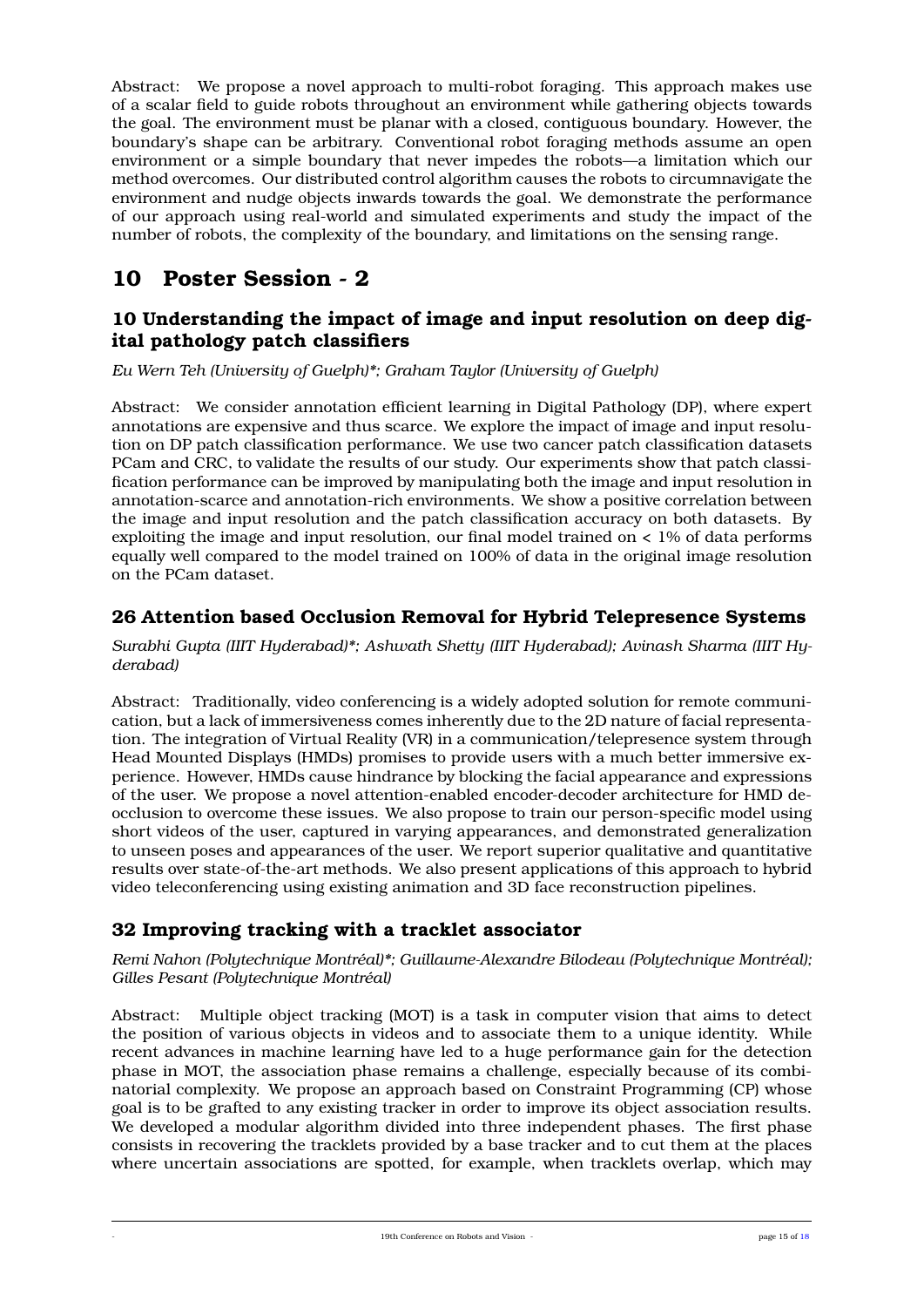cause identity switches. In the second phase, we associate the previously constructed tracklets using a Belief Propagation Constraint Programming algorithm, where we propose various constraints that assign scores to each of the tracklets based on multiple characteristics, such as their dynamics or the distance between them in time and space. Finally, the third phase is a rudimentary interpolation model to fill in the holes remaining in the trajectories we built. Experiments show that our model leads to improvements in the results for all three of the state-of-the-art trackers on which we tested it (3 to 4 points gained on HOTA and IDF1).

### **37 Anomaly Detection with Adversarially Learned Perturbations of Latent Space**

*Vahid Reza Khazaie (University of Western Ontario); Anthony Wong (University of Western Ontario); John Jewell (University of Western Ontario); Yalda Mohsenzadeh (University of Western Ontario)\**

Abstract: Anomaly detection is to identify samples that do not conform to the distribution of the normal data. Due to the unavailability of anomalous data, training a supervised deep neural network is a cumbersome task. As such, unsupervised methods are preferred as a common approach to solve this task. Deep autoencoders have been broadly adopted as a base of many unsupervised anomaly detection methods. However, a notable shortcoming of deep autoencoders is that they provide insufficient representations for anomaly detection by generalizing to reconstruct outliers. In this work, we have designed an adversarial framework consisting of two competing components, an Adversarial Distorter, and an Autoencoder. The Adversarial Distorter is a convolutional encoder that learns to produce effective perturbations and the autoencoder is a deep convolutional neural network that aims to reconstruct the images from the perturbed latent feature space. The networks are trained with opposing goals in which the Adversarial Distorter produces perturbations that are applied to the encoder's latent feature space to maximize the reconstruction error and the autoencoder tries to neutralize the effect of these perturbations to minimize it. When applied to anomaly detection, the proposed method learns semantically richer representations due to applying perturbations to the feature space. The proposed method outperforms the existing state-of-the-art methods in anomaly detection on image and video datasets.

## **38 An Exact Fast Fourier Method for Morphological Dilation and Erosion Using the Umbra Technique**

*Vivek Sridhar (Brandenburg Technical University)\*; Michael Breuß (Brandenburg Technical University)*

Abstract: In this paper we consider the fundamental operations dilation and erosion of mathematical morphology. It is well known that many powerful image filtering operations can be constructed by their combinations. We propose a fast and novel algorithm based on the Fast Fourier Transform to compute greyvalue morphological operations on an image. The novel method may deal with non-flat filters and incorporates no restrictions on shape and size of the filtering window, in contrast to many other fast methods in the field. Unlike fast Fourier techniques from previous works, the novel method gives exact results and is not an approximation. The key aspect which allows to achieve this is to explore here for the first time in this context the umbra formulation of images and filters. We show that the new method is in practice particularly suitable for filtering images with smalltonal range or when employing large filter sizes.

### **46 Monocular Robot Navigation with Self-Supervised Pretrained Vision Transformers**

*Miguel Angel Saavedra-Ruiz (Université de Montréal)\*; Sacha Morin (Université de Montréal); Liam Paull (Université de Montréal)*

Abstract: In this work, we consider the problem of learning a perception model for monocular robot navigation using few annotated images. Using a Vision Transformer (ViT) pretrained with a label-free self-supervised method, we successfully train a coarse image segmentation model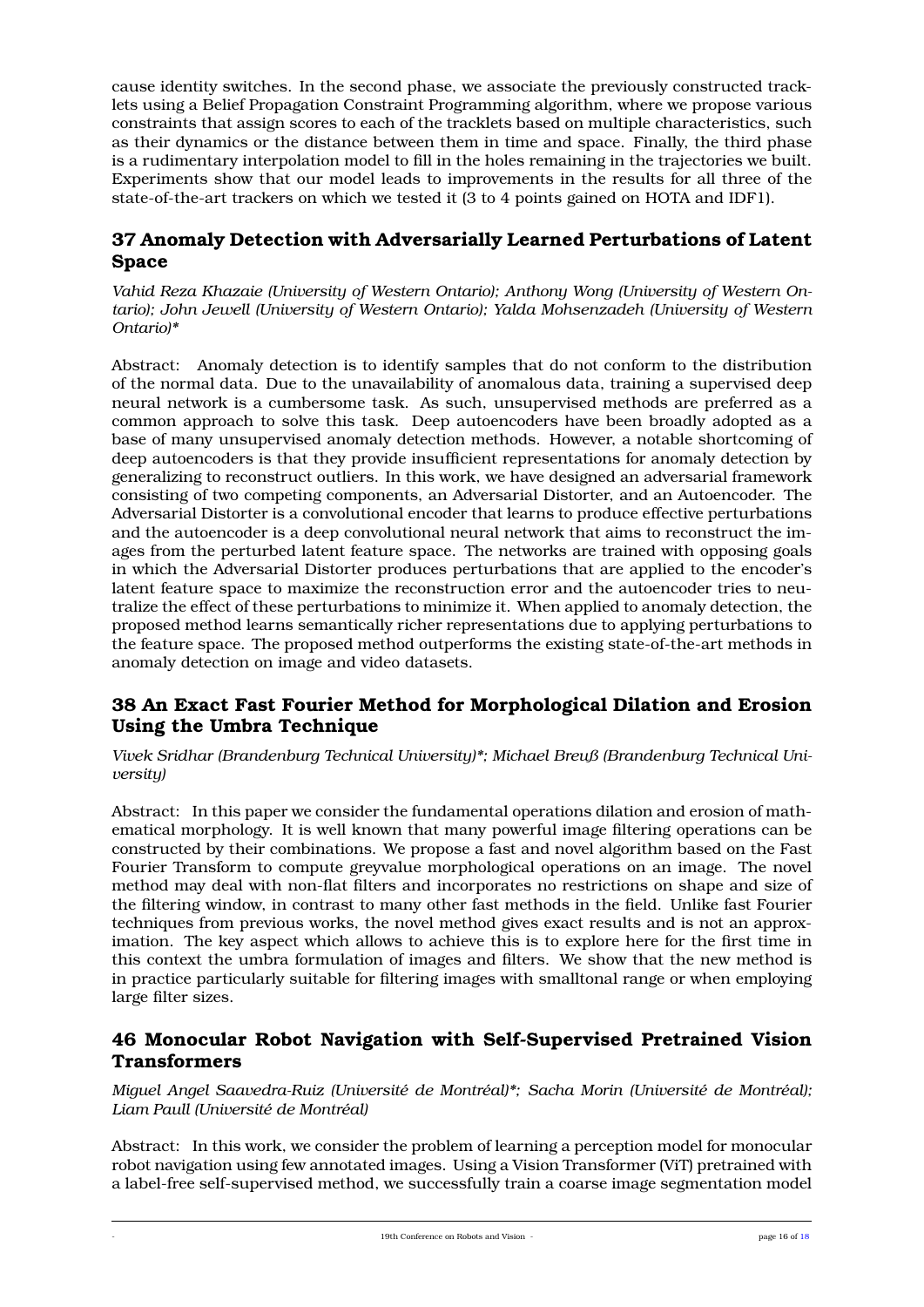for the Duckietown environment using 70 training images. Our model performs coarse image segmentation at the 8x8 patch level, and the inference resolution can be adjusted to balance prediction granularity and real-time perception constraints. We study how best to adapt a ViT to our task and environment, and find that some lightweight architectures can yield good single-image segmentation at a usable frame rate, even on CPU. The resulting perception model is used as the backbone for a simple yet robust visual servoing agent, which we deploy on a differential drive mobile robot to perform two tasks: lane following and obstacle avoidance.

## **47 TemporalNet: Real-time 2D-3D Video Object Detection**

*Meihong Chen (University of Ottawa); Jochen Lang (University of Ottawa)\**

Abstract: Designing a video detection network based on state-of-the-art single-image object detectors may seem like an obvious choice. However, video object detection has extra challenges due to the lower quality of individual frames in a video, and hence the need to include temporal information for high-quality detection results. We design a novel interleaved architecture combining a 2D convolutional network and a 3D temporal network. To explore inter-frame information, we propose feature aggregation based on a temporal network. Our TemporalNet utilizes Appearance preserving 3D convolution (AP3D) for extracting aligned features in the temporal dimension. Our temporal network functions at multiple scales for better performance, which allows communication between 2D and 3D blocks at each scale and also across scales. Our TemporalNet is a plug-and-play block that can be added to a multi-scale single-image detection network without any adjustments in the network architecture. When TemporalNet is applied to Yolov3 it is real-time with a running time of 35ms/frame on a lowend GPU. Our real-time approach achieves 77.1% mAP (mean Average Precision) on ImageNet VID 2017 dataset with TemporalNet-4, where TemporalNet-16 achieves 80.9% mAP which is a competitive result.

## **48 Safe Landing Zones Detection for UAVs Using Deep Regression**

*Sakineh Abdollahzadeh (Université du Québec en Outaouais)\*; Pier-Luc Proulx (Université du Québec en Outaouais); Mohand Said Allili (Universite du Quebec en Outaoauis); Jean-François Lapointe (National Research Council Canada (NRC))*

Abstract: Finding safe landing zones (SLZ) in urban areas and natural scenes is one of the many challenges that must be overcome in automating Unmanned Aerial Vehicles (UAV) navigation. Using passive vision sensors to achieve this objective is a very promising avenue due to their low cost and the potential they provide for performing simultaneous terrain analysis and 3D reconstruction. In this paper, we propose using a deep learning approach on UAV imagery to assess the SLZ. The model is built on a semantic segmentation architecture whereby thematic classes of the terrain are mapped into safety scores for UAV landing. Contrary to past methods, which use hard classification into safe/unsafe landing zones, our approach provides a continuous safety map that is more practical for an emergency landing. Experiments on public datasets have shown promising results.

### **53 CellDefectNet: A Machine-designed Attention Condenser Network for Electroluminescence-based Photovoltaic Cell Defect Inspection**

*Carol Xu (DarwinAI); Mahmoud Famouri (Darwin AI); Gautam Bathla (DarwinAI); Saeejith Nair (University of Waterloo); Mohammad Javad Shafiee (University of Waterloo)\*; Alexander Wong (University of Waterloo)*

Abstract: Photovoltaic cells are electronic devices that convert light energy to electricity, forming the backbone of solar energy harvesting systems. An essential step in the manufacturing process for photovoltaic cells is visual quality inspection using electroluminescence imaging to identify defects such as cracks, finger interruptions, and broken cells. A big challenge faced by industry in photovoltaic cell visual inspection is the fact that it is currently done manually by human inspectors, which is extremely time consuming, laborious, and prone to human error. While deep learning approaches holds great potential to automating this inspection,